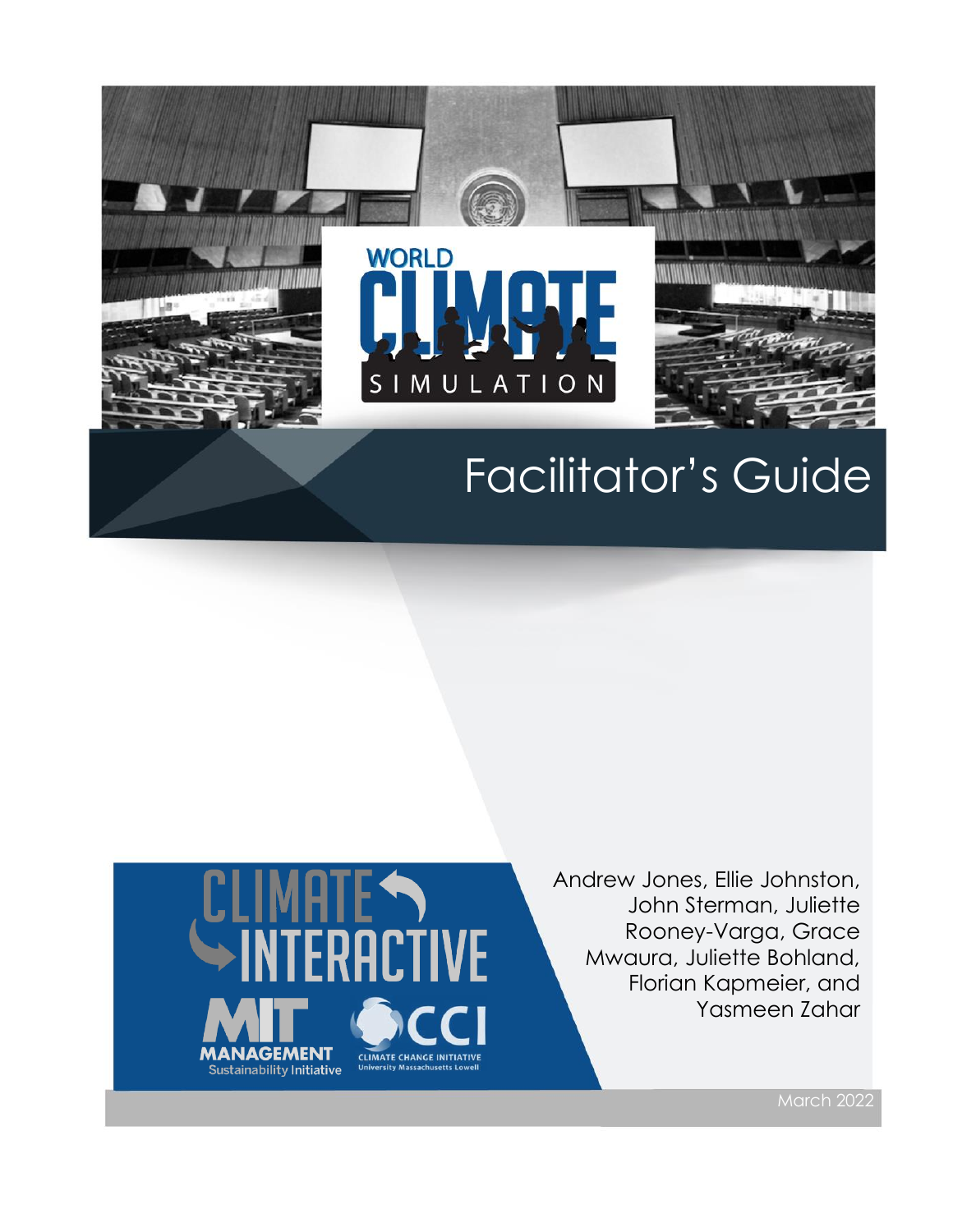

#### **Welcome**

Congratulations on taking on the important work of engaging participants in working towards a stable climate through the World Climate Simulation. World Climate is a climate negotiation role-playing exercise that explores the science and geopolitics of international agreements on climate change, and is grounded by a computer simulation of the dynamics of the climate system, C-ROADS, that has influenced the actual global negotiations. World Climate has been played by tens of thousands of people, from middle-school students to UN officials in countries worldwide. By facilitating World Climate for a group, you have an opportunity to help participants gain insights into the causes of climate change and to see the possibility of success in addressing the climate challenge.

This facilitator guide provides detailed suggestions about how to lead a World Climate event and deliver the key insights of the experience to participants. As you read through this guide, recognize that you can alter this exercise to fit many purposes and schedules, or use it exactly as prescribed below.

You also have other resources available, including: training videos, videos of expert facilitators leading the exercise, a detailed reference guide, and additional materials to help you best tailor your event. These resources and more can be found on the resources for World Climate facilitator's page:

[www.climateinteractive.org/programs/world-climate/facilitator-resources/](https://www.climateinteractive.org/programs/world-climate/facilitator-resources/)

If you run a World Climate Simulation, please let us know by registering it: [www.climateinteractive.org/programs/world-climate/register-event/.](http://www.climateinteractive.org/programs/world-climate/register-event/) This allows us to conduct research, compile metrics, receive funding, and build a network of global facilitators.

## Table of Contents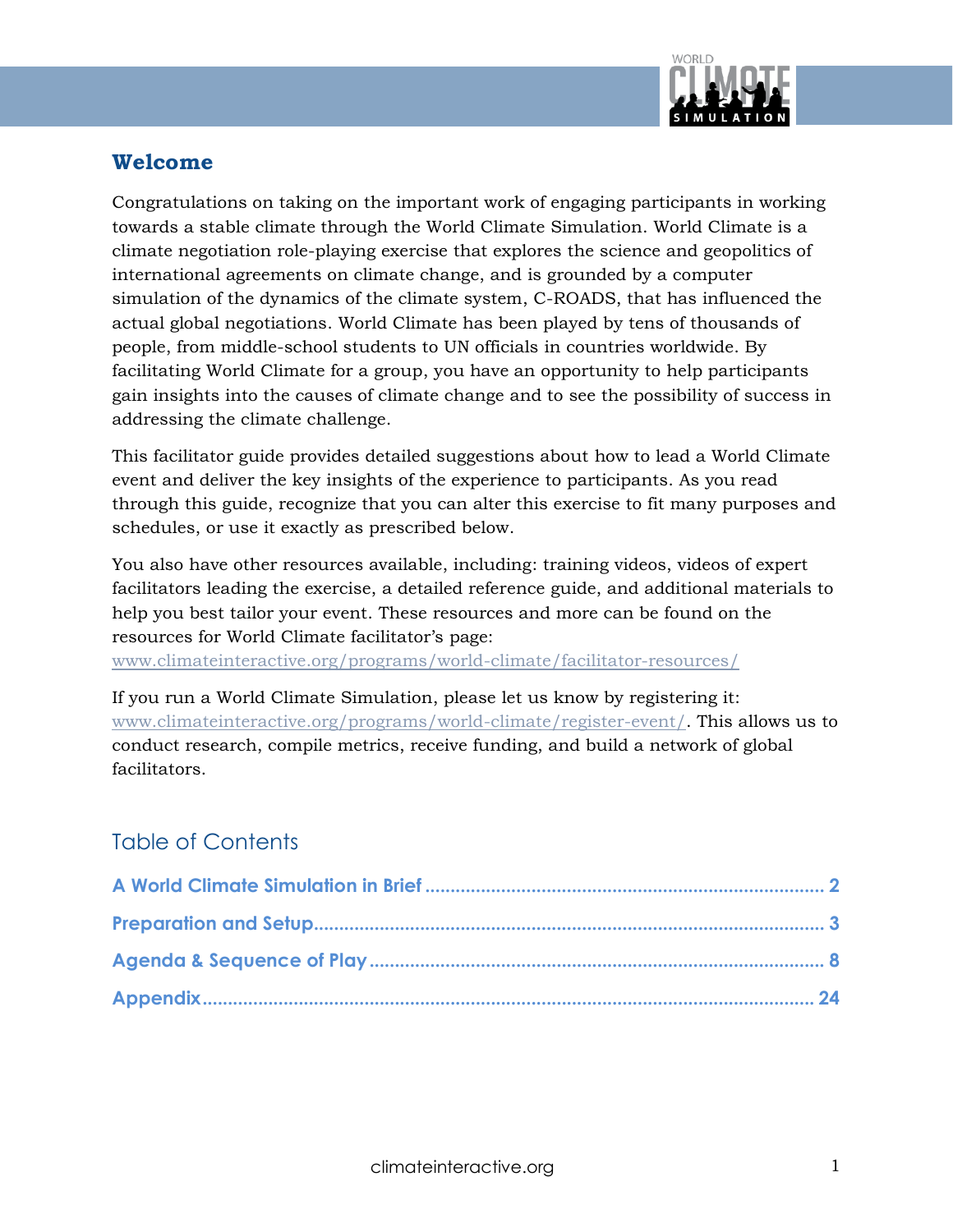

## **A World Climate Simulation in Brief**

Provide an introduction and some context to your participants, and then dive into your roles as the UN Secretary General or the UN Framework Convention on Climate Change (UNFCCC) Executive Secretary and delegates representing nations from around the world tasked with limiting global warming to no more than two degrees Celsius above pre-industrial global temperature. Guide the delegates through the basics of climate science, the C-ROADS Simulation, and emissions lines for each group.

Explain to the participants what their tasks are as delegates: they'll need to propose greenhouse gas emissions reductions, land use changes, and climate finance pledges. Hear proposal speeches from each group, and then run the scenario in the C-ROADS simulator. Let the groups negotiate and propose new actions, and run the simulator again with each new pledge added. Allow groups to have a few more rounds of negotiations to achieve the objective of staying well below 2 degrees Celsius of warming above preindustrial levels.

When a scenario is created in C-ROADS where  $CO<sub>2</sub>$  emissions are roughly flat, point to the rising temperature in the atmosphere and accentuate how counterintuitive this is. Introduce the bathtub view of carbon dioxide in the atmosphere (see Appendix for more details) and explain that the temperature only decreases if the emissions are less than removals.

After the negotiations, invite everyone to step out of their roles and debrief. If the group didn't keep temperature rise below 2 degrees, take the time to show what it would take. Then cover the following topics: 1) their feelings, 2) the real world of UN negotiations, 3) insights about the Carbon Bathtub, speed and scale of action, the tragedy of the commons, and social justice, 4) hope, and 5) their possible role in this challenge.

#### Purposes

As you facilitate World Climate, keep three purposes in mind:

- 1. Insights and Understanding. Offer an opportunity for participants to gain insights into the carbon and climate system, as well as the social and international geopolitical dynamics of the climate challenge. Specific insights are listed later in this guide.
- 2. Learning and Leadership. Provide a non-dogmatic experience for participants to think and explore, for themselves, about their possible role in addressing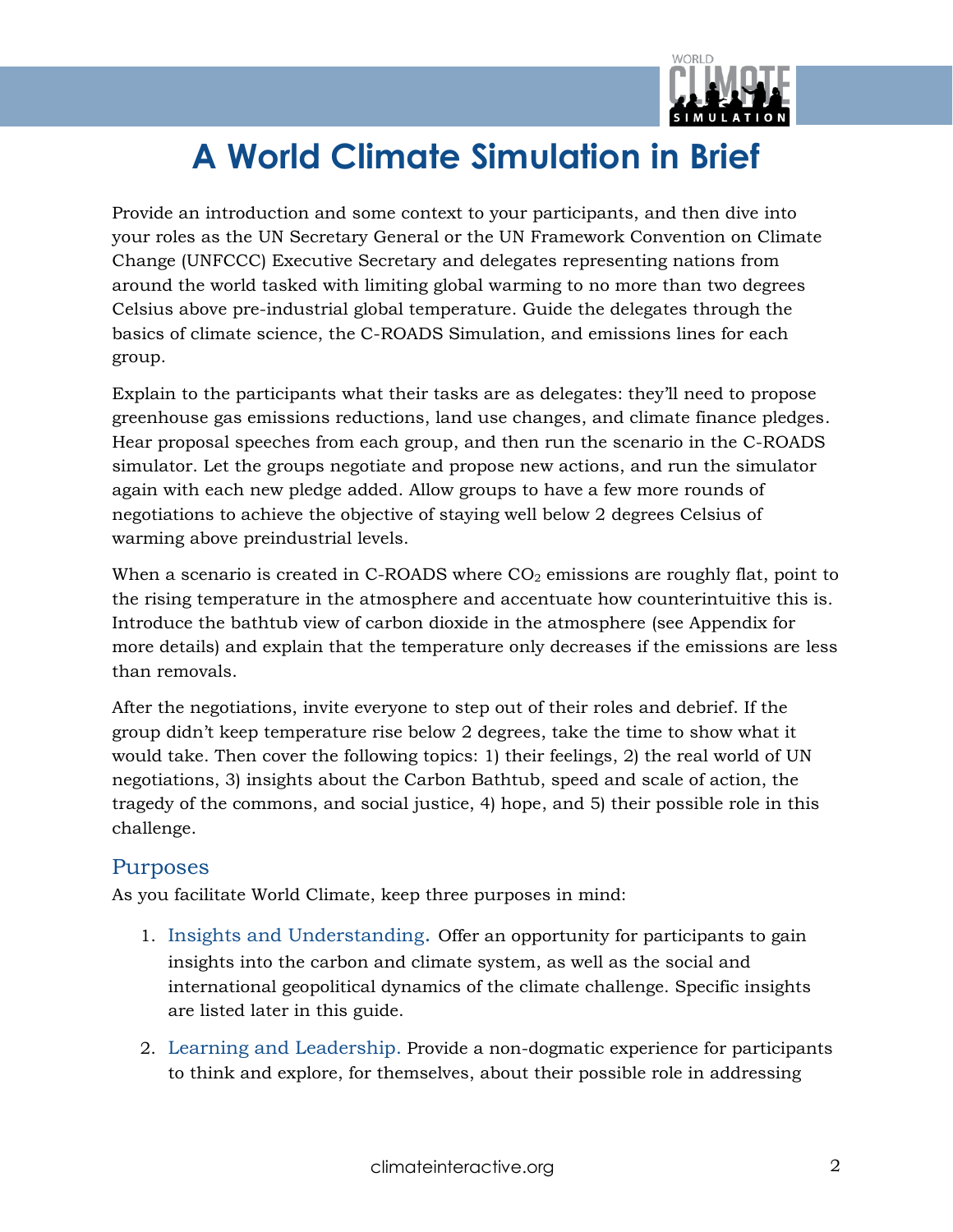

climate change and experiment in a role-playing environment how to advocate for positive action.

3. Diffusion. Give participants an opportunity to take what they have learned and translate it into real-world action, including leading World Climate with another audience.

## **Preparation and Setup**

### Facilitation Roles

The World Climate Simulation can be facilitated by one person, but the ideal facilitation team includes two people – one person more focused on running the C-ROADS simulator and explaining its dynamics and the second person more focused on group dynamics and learning.

It can be helpful to co-facilitate with someone who has knowledge and skills that complement your own. For example, a scientist or science educator may want to cofacilitate with someone who is more familiar with policy, economics, or business. Enlisting co-facilitators also gives them an opportunity to learn how to facilitate. If you are the primary (or sole) facilitator, you will be playing the role of the UN Secretary-General and operating C-ROADS.

For online simulations, a 'host' role is also important for ensuring the virtual meeting software is running smoothly. The host's responsibilities include things like assigning and managing participants in breakout rooms, managing participants' questions and controls (mute/unmute, hand raising, etc.), ensuring the presenter's audio and video are working properly, and sending out important links (such as any game materials) in the chat. You can choose to include an additional co-facilitator to play the host, or take on the host responsibilities alongside your facilitator role.

We encourage you to have a change of clothes accessible to quickly "switch" from a regular facilitator to your role. No matter your role, its best to look presentable and be ready for improvisations. Test your backdrop, lighting, and audio beforehand. If you plan to use a virtual background, blank walls behind your seat often work well. Make sure to have lots of light in the room you are in to illuminate your face and avoid shadows. The game works best when facilitators and participants actively play their roles, so lead by example and have fun with it!

## Facilitation Preparation

Explore the World Climate Training Plan to find guidance videos on World Climate, suggested materials for review, and additional readings for your learning as you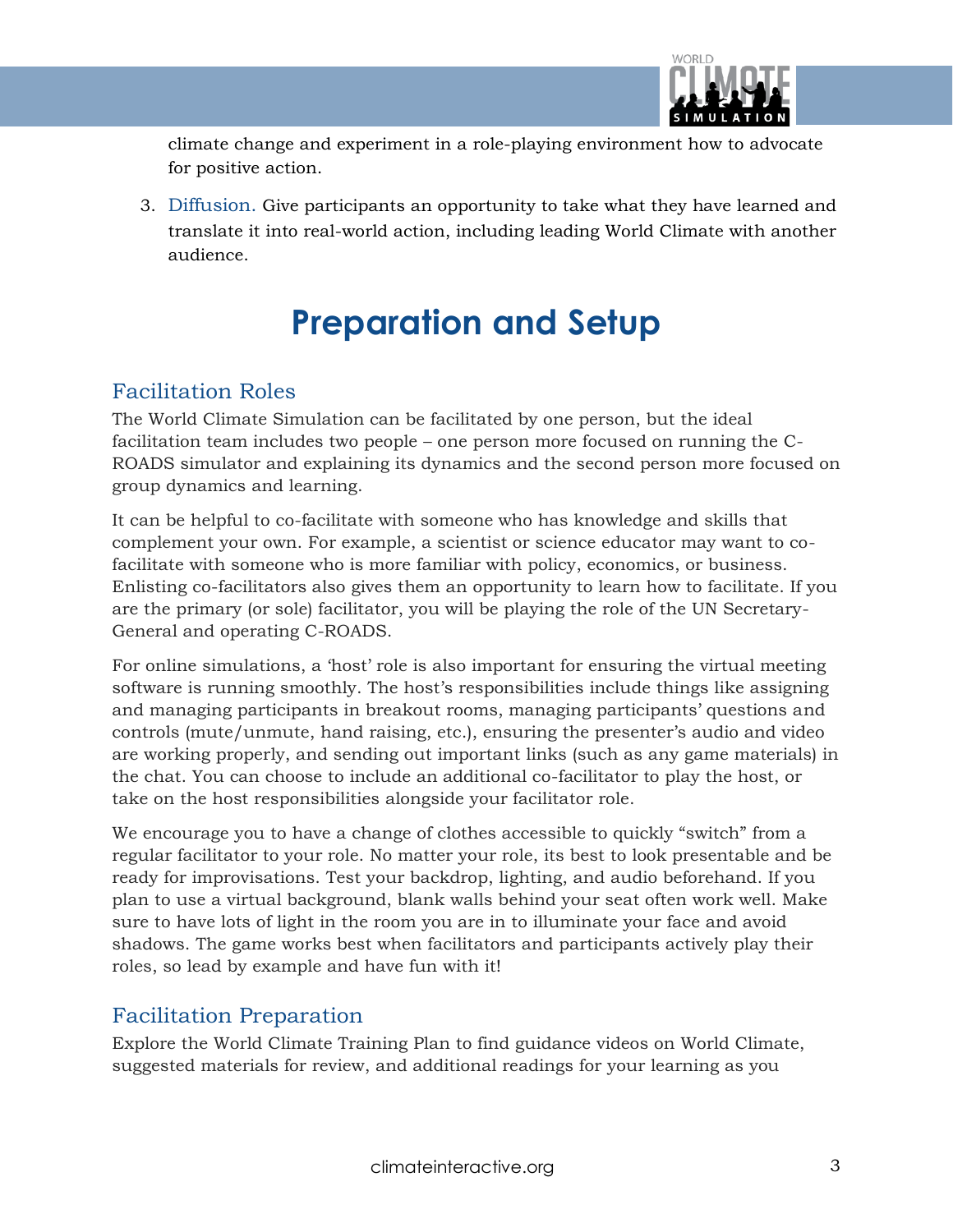

prepare to facilitate a World Climate Simulation: [www.climateinteractive.org/tools/world-climate-trainings/](http://www.climateinteractive.org/tools/world-climate-trainings/)

Reserve your room/online platform, establish the number of co-facilitators (if any), create an agenda and time allotment for each section, practice your speeches and facilitation strategy, and familiarize yourself with the slides and other materials you'll be using (see Appendix for a more detailed Event Planning Checklist).

For further background into the systems thinking concepts behind World Climate, take our free online course ["The Climate Leader"](http://theclimateleader.org/) (theclimateleader.org)

Familiarize yourself with [the C-ROADS simulator,](https://www.climateinteractive.org/tools/c-roads/) which enables the pledges that groups propose to be tested in order to determine their impact on atmospheric  $CO<sub>2</sub>$ concentration, global temperature, ocean acidification, sea level rise, and more (see Appendix for instructions on how to access and setup C-ROADS, as well as some of its useful features).

### Dividing Participants

Participants are divided into groups and given briefing statements describing their respective group. Groups can be divided up and given their briefing statements in advance or during the event.

There are two primary ways to divide up participants to play World Climate:

**Six Regions** – This version allows for larger groups (more than 18 people) and enables greater participation from all individuals. Participants are divided into negotiating teams representing China, United States, European Union, India, Other Developed Nations, and Other Developing Nations (see Appendix for detailed country breakdown).

**Three Regions** – This version is good for small groups (6-18 people) or for exercises with less time. Participants are divided into Developed Nations, Developing A Nations, and Developing B Nations (see Appendix for detailed country breakdown).

Once you have divided your participants, provide them each with these materials [\(found here\)](https://www.climateinteractive.org/programs/world-climate/facilitator-resources/):

- Briefing Statement (specific to their group)
- Proposal Form

For online events, we have [created a worksheet](https://docs.google.com/spreadsheets/d/1eLZXqMkSFcetsPwqdKLM4Jkvv-feAe8cOEtsYFWNaqo/edit?usp=sharing) with easy access to all materials and links. We recommend copying and pasting the contents of this sheet to your own version so that you can edit and share with your participants. We have also included virtual backgrounds for facilitators and participants to use to liven up the online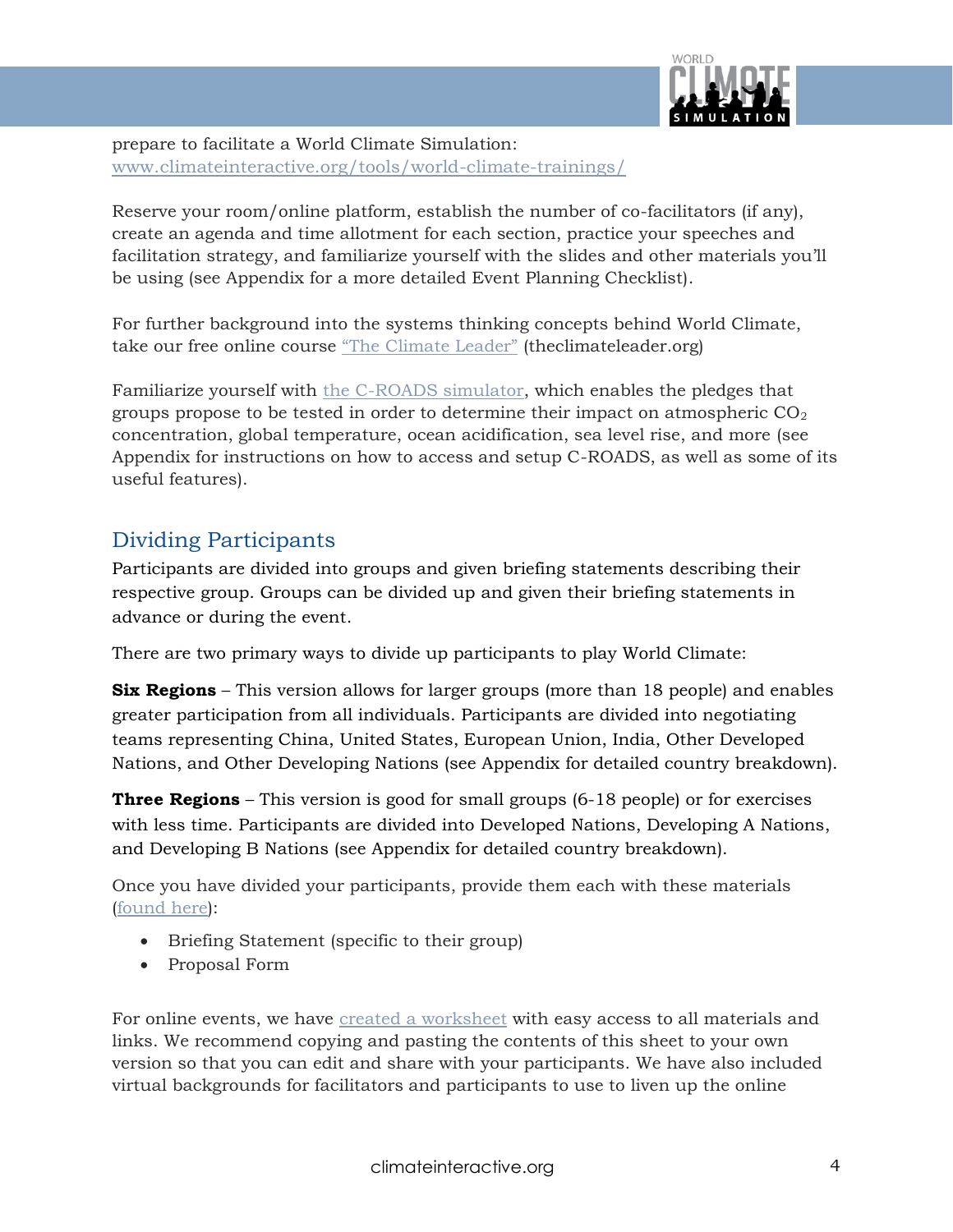

experience!

## Guidelines for Respectful Roleplay

A key feature of the World Climate Simulation is having participants "get into character" and adopt the perspectives and priorities of the real-world groups they are representing. To ensure that the World Climate Simulation is a respectful, positive experience for all participants, we encourage sharing the following guidelines. We have adapted them from the [American Model UN guidance:](https://www.amun.org/handbooks/2021/handbook/full/)

- **Clothing and head coverings**: Participants should not wear the traditional or religious clothing or head coverings of any nation or organization, unless the participant themself is of that culture or religion and it is a component of their personal practice.
- **Accents:** Participants should not pretend to have the accent or speech characteristics of any nation or group of people they are roleplaying in the game. Such portrayal is inappropriate, could be considered offensive by other participants or observers, and detracts from the goals of the game.

*Suggestions:* Participants could use a virtual background (available in the [Teams &](https://docs.google.com/spreadsheets/d/1eLZXqMkSFcetsPwqdKLM4Jkvv-feAe8cOEtsYFWNaqo/edit#gid=0)  [Materials Google sheet\)](https://docs.google.com/spreadsheets/d/1eLZXqMkSFcetsPwqdKLM4Jkvv-feAe8cOEtsYFWNaqo/edit#gid=0) to represent their group, or create a physical backdrop with poster board or other accessories to illustrate some of their countries' priorities, cultures, or messages. This could include aspects such as countries' flags and notable landmarks.

#### Room Setup

For an in-person event, the room should be set up with:

- A projector and computer that has access to C-ROADS and the slides accompanying this game. The projected image should be large enough and positioned so that all participants can see it clearly.
- Chairs and tables for the groups. Each table should have a table tent nametag with the group's name along with the handouts. For the wealthier countries and regions, set up their tables with a tablecloth, flowers, pens, notepads, and snacks. These details are to symbolize the relative wealth of the team who will sit here—the Developed Nations (or the US, EU, and other developed countries groups). For the moderately wealthy countries, set up chairs but no tables. Then, have the Other Developing negotiating group sit on the floor, perhaps with one chair for the group's wealthy leader. If you are including additional groups, you might offer candy or fake money to the fossil fuel lobby and sign-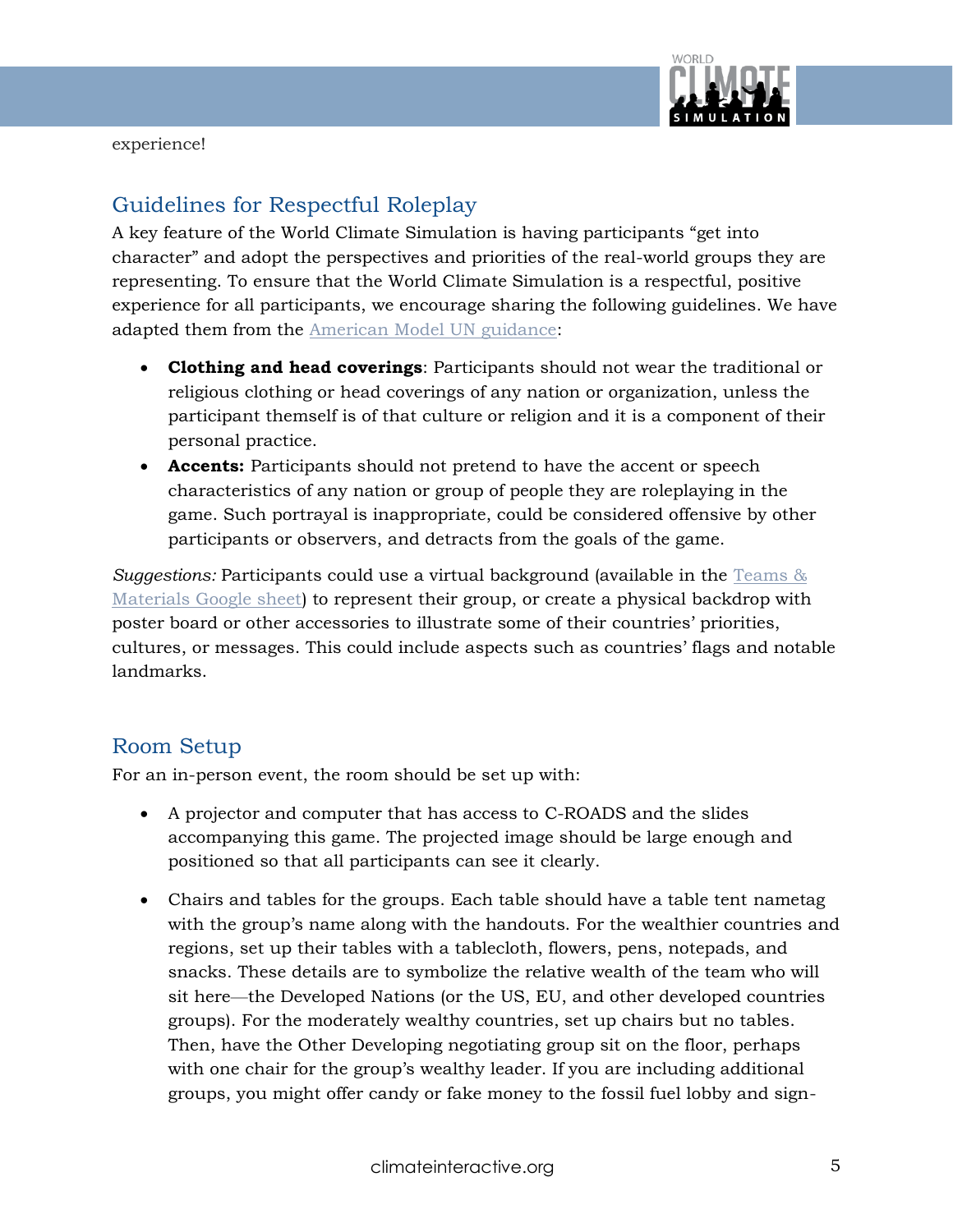

making supplies to the climate activists (see Appendix for additional group variations). While they are optional, props make the roles feel more authentic and make the game more engaging.

• Somewhere out of sight, such as outside the room or in the back, store your formal clothes or accessories for acting as the UN Secretary-General during the roleplay period, e.g., a suit jacket, tie, or scarf.

For an online event:

- Choose an online platform you have access to that has the "breakout room" feature – our team has found that Zoom Meetings work well for this.
- Familiarize yourself with the controls and features of your virtual meeting software. Make sure to learn where any important controls are beforehand – chat boxes, muting/unmuting participants, virtual background controls, etc.
- If you have a co-facilitator, we suggest you both practice your virtual meeting software controls together.
- If you are using Zoom and your audience is unfamiliar with this software, [add](https://img.climateinteractive.org/wp-content/uploads/2020/04/Zoom-Webinar-Mechanics-v1.pptx)  [supplemental slides](https://img.climateinteractive.org/wp-content/uploads/2020/04/Zoom-Webinar-Mechanics-v1.pptx) to your slide deck to orient them to the webinar mechanics at the beginning of the event.
- Be aware of the audio and video of both facilitator/hosts and the participants. If you want participants muted at the beginning of the presentation, be mindful of this going into your event, and set up your virtual meeting preferences beforehand.

#### Other items to bring

- Formal clothes for roles
- Pale blue sheet or tarp
- UN flag or flags of countries
- Flowers, water pitcher, glasses, note pads, pencils, fruits or snacks of some type, and table cloth
- Paper or blackboards with pre-drawn diagrams
- A large clock or timer that is visible to all for keeping speeches on time.

To draw on paper or blackboards, post on a wall, or project:

A. **Pledge input table**. Draw large enough that everyone can see from their seats.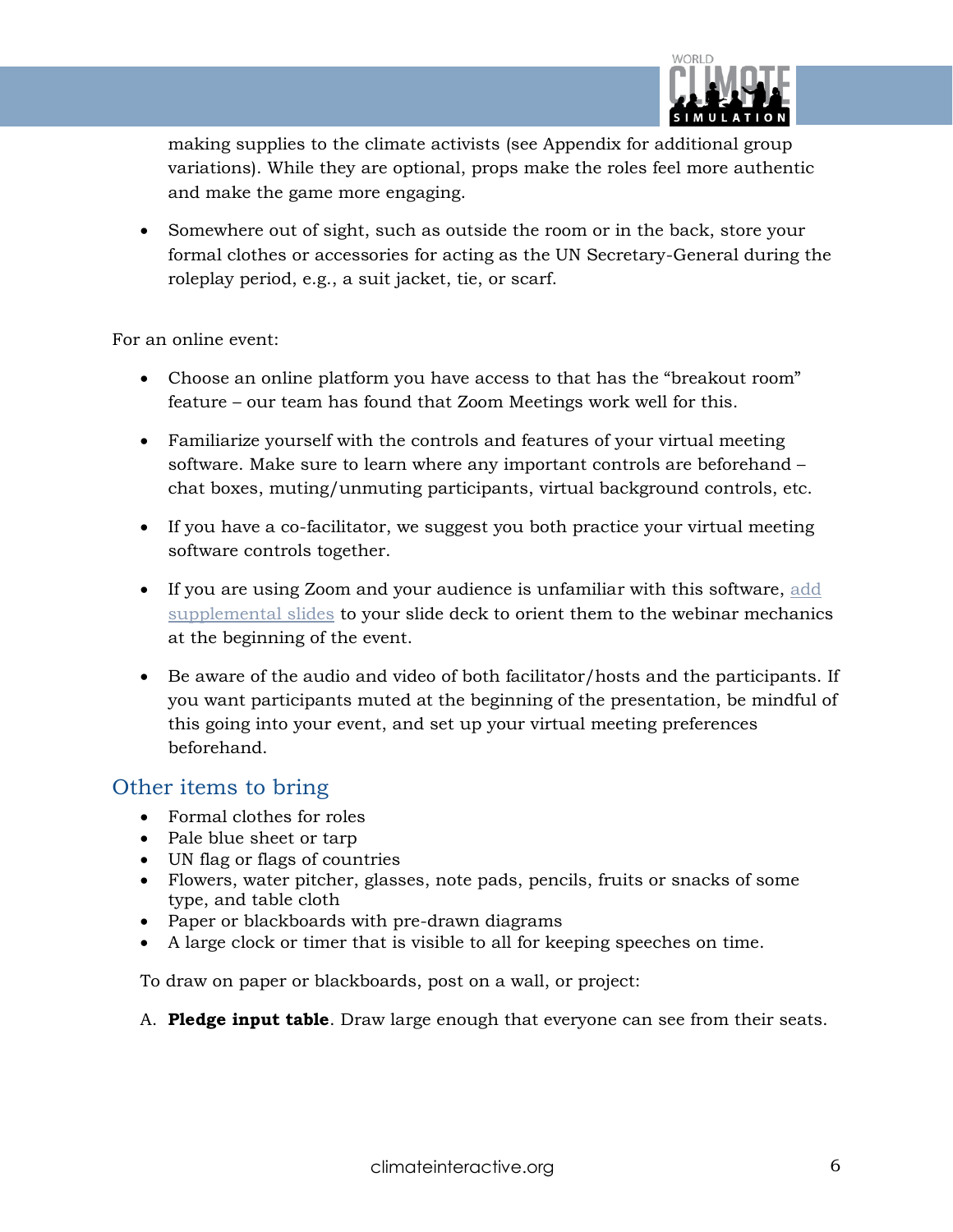

## **Proposal Summary**

|                           | <b>Emissions</b><br><b>Peak Year</b> | <b>Reductions</b><br>Begin Year | Annual<br><b>Reduction Rate</b><br>(% | <b>Prevent</b><br><b>Deforestation</b><br>$(0-100\%)$ | Promote<br><b>Afforestation</b><br>$(0-100\%)$ | <b>Contribution to or</b><br><b>Request From Global</b><br><b>Climate Fund</b><br>(\$ billion/yr) |
|---------------------------|--------------------------------------|---------------------------------|---------------------------------------|-------------------------------------------------------|------------------------------------------------|---------------------------------------------------------------------------------------------------|
| <b>United States</b>      |                                      |                                 |                                       |                                                       |                                                |                                                                                                   |
| European<br>Union         |                                      |                                 |                                       |                                                       |                                                |                                                                                                   |
| Other<br><b>Developed</b> |                                      |                                 |                                       |                                                       |                                                |                                                                                                   |
| China                     |                                      |                                 |                                       |                                                       |                                                |                                                                                                   |
| India                     |                                      |                                 |                                       |                                                       |                                                |                                                                                                   |
| Other<br>Developing       |                                      |                                 |                                       |                                                       |                                                |                                                                                                   |
| Example                   | 2075                                 | 2085                            | $1.0%$ /year                          | 80%                                                   | 10%                                            | \$10 B/yr                                                                                         |



B. **Temperature futures graph**. Graph of historical data to date for global temperature and several possible trajectories that might result from the collective proposals. Use this to poll the audience about what effect their proposals will have before running the computer simulation to see the results.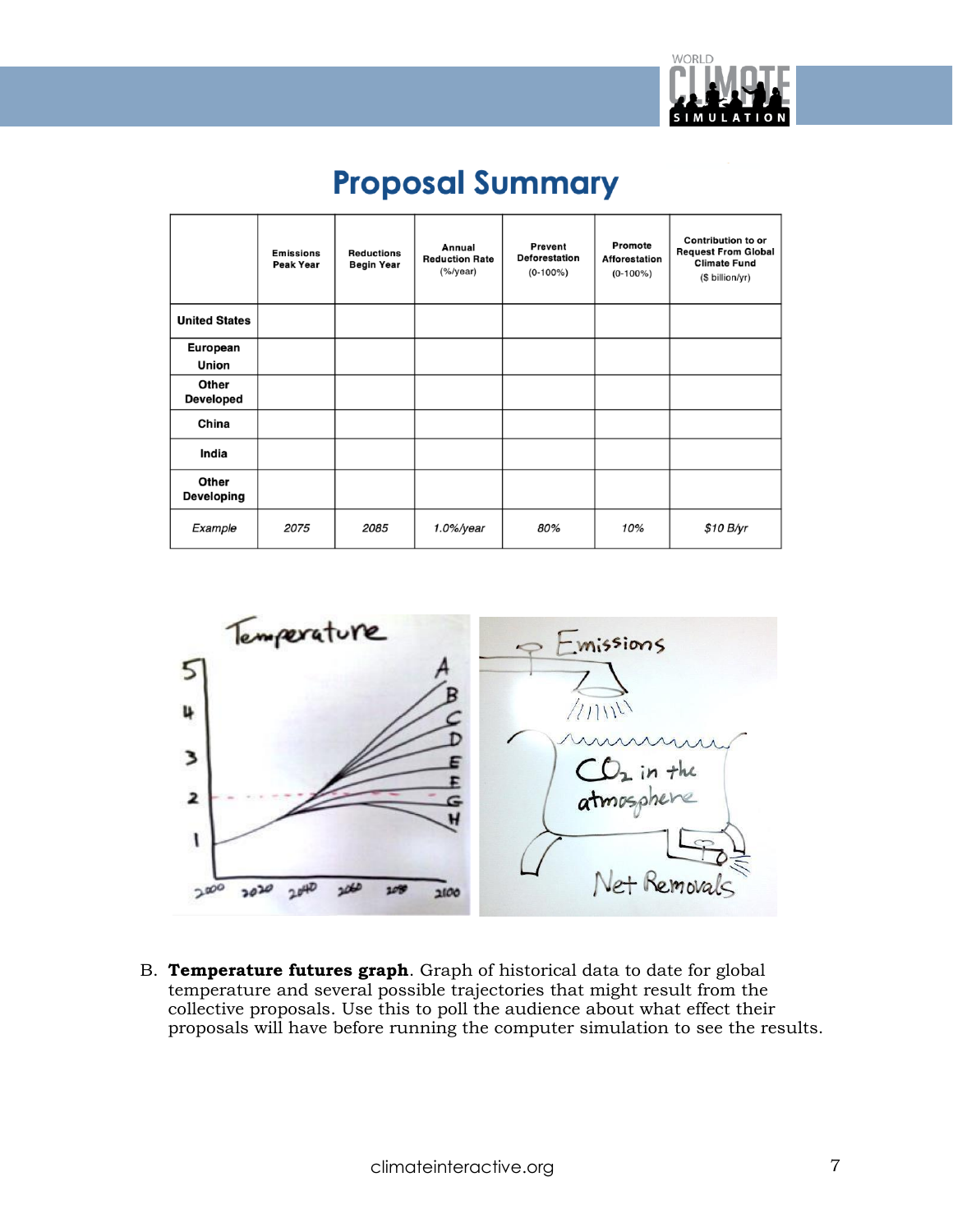

C. **Bathtub drawing** to illustrate relationship between emissions, removals and the atmospheric  $CO<sub>2</sub>$  concentration (see Appendix for more details). Note several features of the bathtub drawing: The amount of water flowing into the tub should far exceed the flow out of the tub. And the inclusion of the word "Net" in "Net Removals" is important.

#### Capturing Media

Where appropriate, we recommend inviting media, bloggers, or videographers to an event and/or releasing a press release about the event. You can also produce your own media by taking pictures, video, and writing about your experience (or have participants help out). For many, role-playing exercises like World Climate are a new approach to learning that offers an opportunity to connect people to a global issue that can seem abstract. Please share any media from your event with us by emailing [multimedia@climateinteractive.org.](mailto:multimedia@climateinteractive.org)

## **Agenda & Sequence of Play**

We typically recommend three hours for the entire session. For class settings with limited time, you can choose to stretch the exercise over several days. A 30-60 minute abbreviated version with limited role-playing and no negotiating is also possible (even in an online webinar setting), though it is a less impactful learning experience.

We have also adapted the game into a less interactive presentation format that you could adopt when you have a much larger group (e.g., for 400 people) or a much shorter amount of time (e.g., [in 17 minutes for a TEDx talk\)](https://www.climateinteractive.org/about/staff/drew-jones-2/tedx-asheville/).

Here is what a typical agenda might look like:

| 1. Introduction                         | $5 - 15$ min  |
|-----------------------------------------|---------------|
| 2. Group Assignments                    | $10 - 15$ min |
| 3. UN Summit Opening Presentation       | $10 - 20$ min |
| 4. Round 1 Team Meetings                | $10 - 20$ min |
| 5. Round 1 Plenary Presentations        | 15 - 30 min   |
| 6. Round 2 Team Meetings & Negotiations | $15 - 30$ min |
| 7. Round 2 Plenary Presentations        | $10 - 20$ min |
| 8. Additional Rounds of Play            | $10 - 20$ min |
| 9. Debriefing Discussion                | 30 - 60 min   |
| Total                                   | $2 - 4$ hours |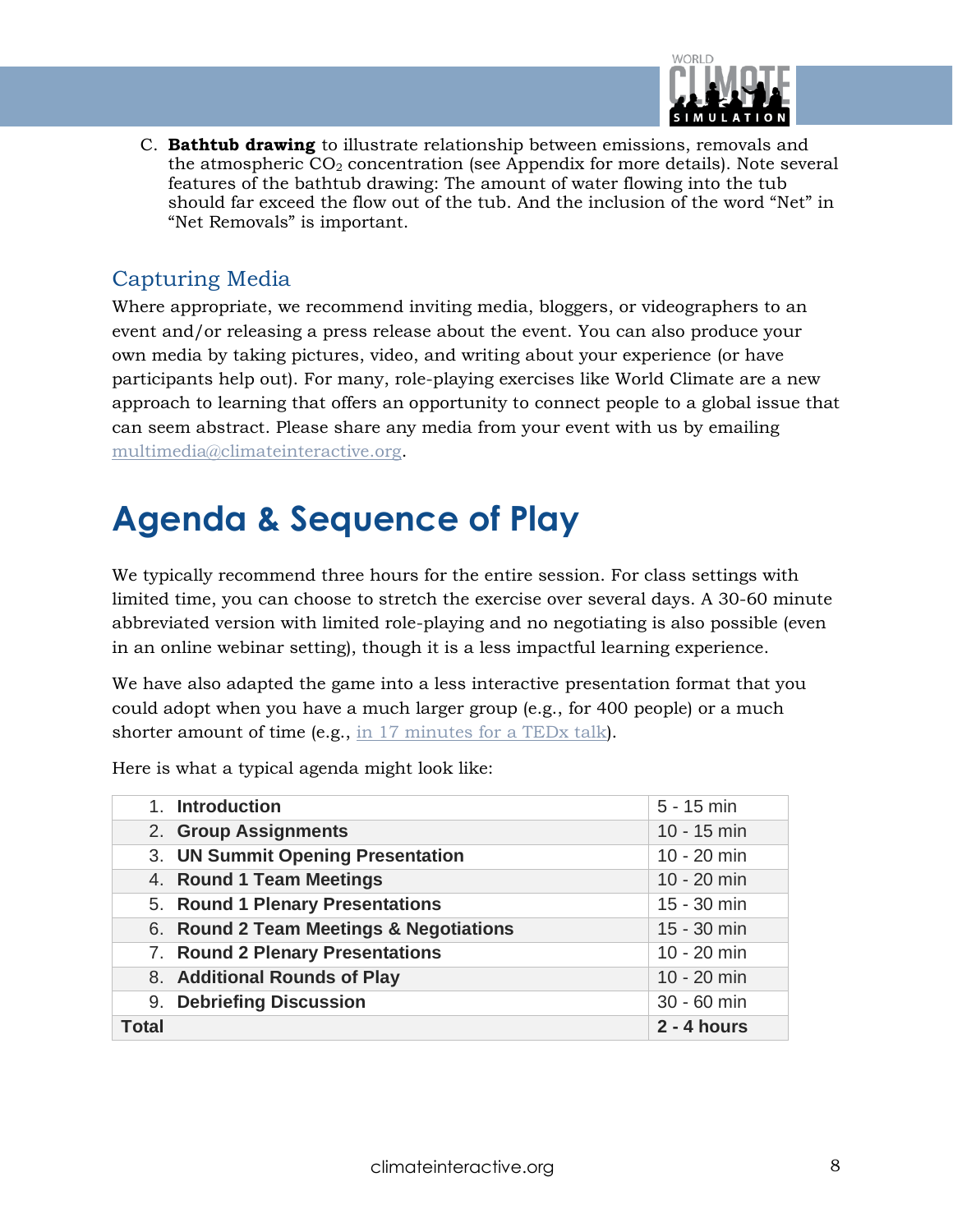

#### Summary of Steps

- 1. **Introduction** Facilitator delivers informal introductory presentation before officially opening the mock UN summit (in step 3), providing background information on climate change, an introduction to the game play and goals, and a quick look at the C-ROADS simulation model.
- 2. **Group Assignments** Participants are divided into roughly evenly sized groups and given a briefing sheet that describes who they represent and what their group's assignment is (this can also be done in advance). Participants take time to read their briefing sheet. Group members can talk within their groups to exchange views and develop a common understanding of their group. During this time the facilitator or co-facilitators can go around and check in with the groups individually.
- 3. **UN Summit Opening Presentation (roleplay game begins)** Facilitator takes on the role of the UN Secretary-General and begins the roleplay game by delivering a passionate speech about why the summit has been convened reinforcing the stakes of climate change, the role each group has in addressing it, and the goal for the summit, which is to limit global temperature rise to well below 2°C and aim for 1.5°C.
- 4. **Round 1 Team Meetings** Participants consider the actions their group should propose versus oppose. Group members then discuss with each other to align on their team strategies and proposed actions so they can fill out their proposal form.
- 5. **Round 1 Plenary Presentations** Each group makes a short presentation to the plenary, laying out their proposed actions. Each proposal is then entered into C-ROADS, and the impact of the proposal is briefly discussed by the whole group. After every group has put forward their proposal, Round 1 ends with a short discussion about the results from the round.
- 6. **Round 2 Team Meetings and Negotiations** Teams have time to discuss additional strategies for further action, and this time the floor is also opened for negotiations. Groups are encouraged to reach out to other groups, seek to understand their positions, and affect their proposals.
- 7. **Round 2 Plenary Presentations** Following negotiations, each group gets another chance to put forward an updated proposal to be added to C-ROADS.
- 8. **Additional Rounds of Play** Teams continue to make plenary presentations and enter the actions into C-ROADS together. The game is played until participants either reach the goal or run out of time.
- 9. **Debriefing Discussion** After the mock summit concludes, the facilitator asks everyone to step out of their roles and reflect on the experience, focusing on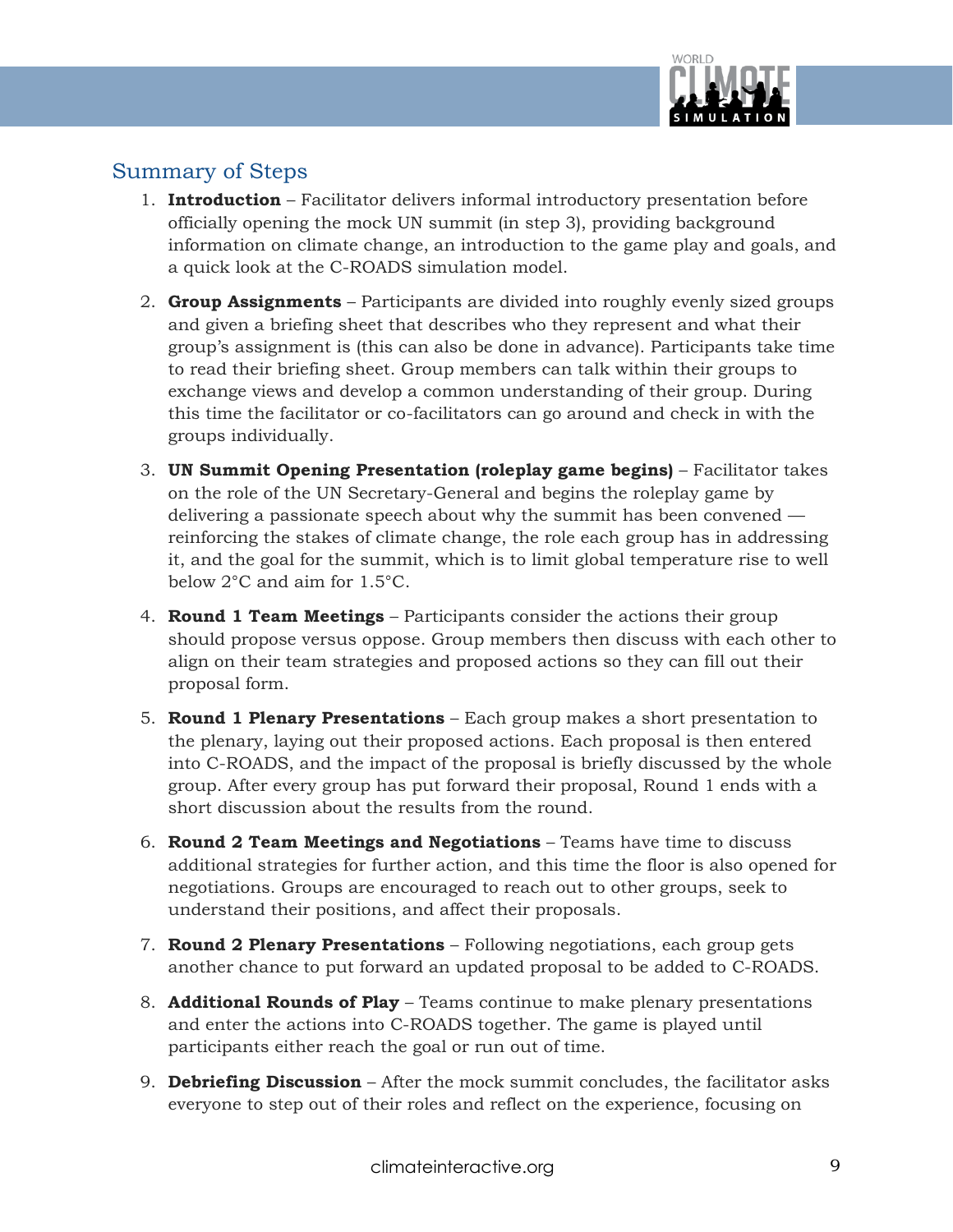

feelings, hope, and call to action.

## Detailed Game Facilitation

#### 1. Introduction

Dress more casually than you will dress later, when you are playing the role of a UN official. Begin by welcoming the participants as themselves, not in the roles they will soon play. Briefly introduce the background and motivation for the event, the urgency of addressing climate change (sometimes this is included later with the Secretary-General's Opening speech), the use of the C-ROADS simulator, and the event agenda. There are presentation slides available on the Climate Interactive website to support this introduction, however select what suits your audience and needs. Limit this segment so participants can interact with the model and each other as soon as possible, instead of sitting and listening.

Encourage the participants to play their roles fully to the best of their understanding when the negotiations begin. Tell the group that the simulation will contain elements that are both realistic and unrealistic. Although the game is very highly simplified compared to an actual UN negotiation, there will be binding deadlines, the behavior of the global biogeochemical system will be determined by our best scientific understanding, and there are differences between the regions of the world. The C-ROADS simulator has been used to brief top decision-makers and negotiators at the actual climate negotiations for many years. As such, tell the group they can use this "virtual world" to experiment with international agreements and deals that would be impossible to explore in real negotiations.

If running the event online, the host should begin organizing the team breakout rooms as the facilitator is giving the introduction (see below for different approaches to group assignments).

#### 2. Group Assignments

After you have made your introductory speech, announce the group assignments if you haven't already. Group assignments can be made in advance, if you know all the participants ahead of time. Here are three approaches to group assignments:

- Let participants randomly sort themselves into the available seats as they enter the room, or by creating random breakout rooms if running the event online.
- Pre-assign the group members if you have some information about the participants prior to the event that you want to use for assigning them to their roles.
- Let participants choose their groups themselves e.g., "Choose the group with which you would most identify with"; and afterwards, you redistribute them to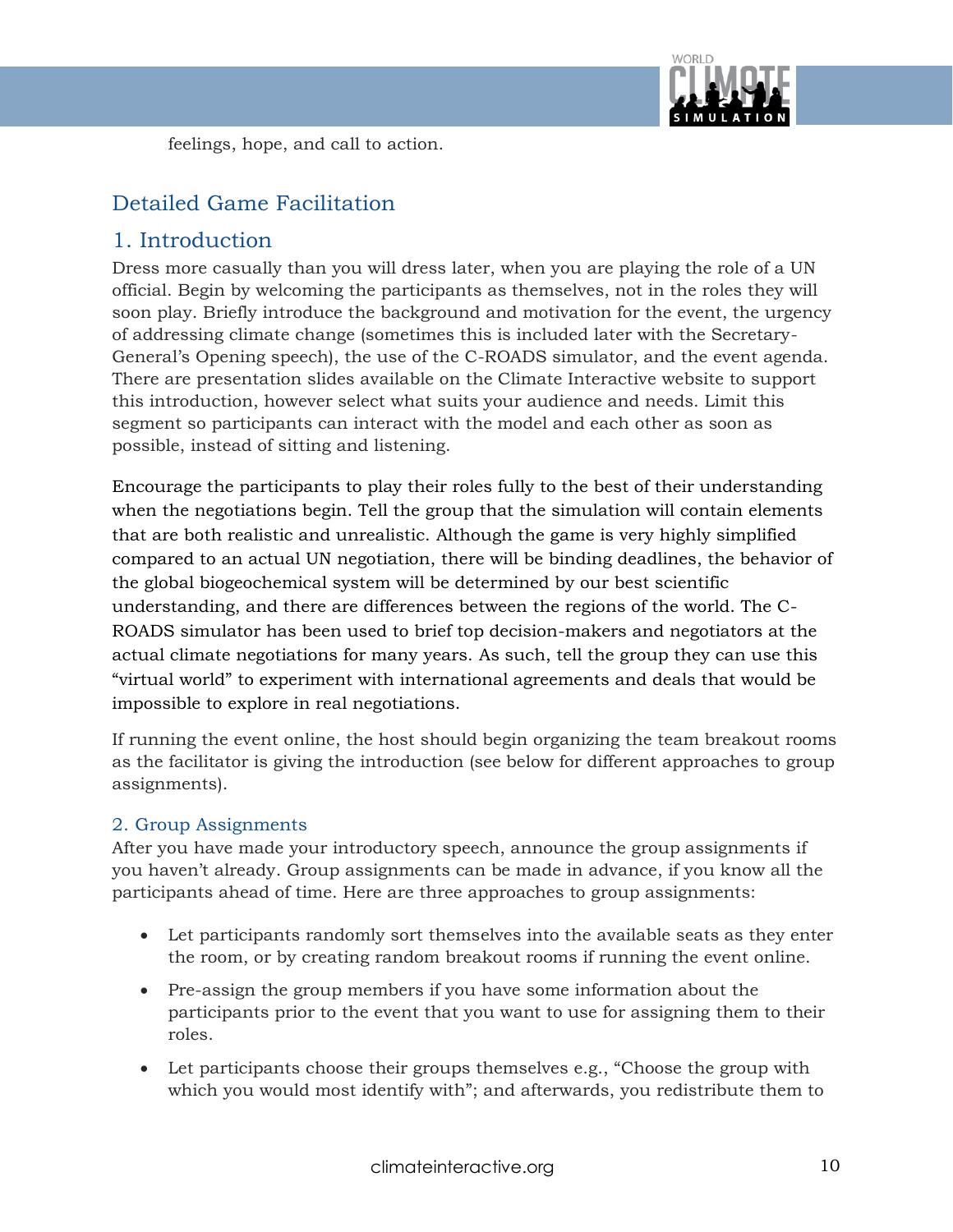

the groups unlike their preferred choice. Adjust as necessary to ensure groups are roughly evenly sized.

Once all the participants are in their groups, turn their attention to the briefing sheets which describe their group's goals. If running the event online, open the breakout rooms at this point. Give participants some time to read their materials. For an online event, also encourage participants to upload their virtual background and change their participant name to include their team name during this time. Group members can talk within their groups to exchange views and develop a common understanding of their group. The facilitator can go around and check in with the groups individually. (See Appendix for more tips on managing online breakout rooms).

While participants finish reading over their briefing statements, step away into another room, or turn off your camera, and put on your official dress as Secretary-General—e.g., tie/scarf and suit jacket.

*Sample Script: "Take a few minutes to introduce yourselves and read the briefing sheet about your group. Briefly discuss with your team members to develop a common view of your group's identity and goals. Keep in mind the guidelines for respectful roleplay.* When the summit starts, you will not be yourselves – you will be leaders and important *representatives from different countries and stakeholder groups. Please play your roles."*

#### 3. UN Summit Opening Presentation

As you reconvene the group, change your demeanor to reflect a serious, resultsoriented, and no-nonsense attitude. Stand at the front of the room. Do not smile. Quickly stop any side talk by asking the delegates to focus on the task at hand. This helps all participants to dive quickly into their roles.

As briefly as possible, introduce yourself as Secretary General or UNFCCC Executive Secretary, and set the context. Assert that climate change is an immense challenge and that the nations of the world must create a plan to address it. If necessary, include a short lecture on climate science to make the case. We have provided briefing slides to aid you in facilitating. Express your disappointment that despite regular meetings since 1992, there is still so much work to be done.

*"Distinguished delegates, it is with great honor that I welcome you to the Conference of the Parties to the United Nations Framework Convention on Climate Change (UNFCCC). As you know, I am the Secretary General of the United Nations [or Executive Secretary of the United Nations Framework Convention on Climate Change (UNFCCC)].*

*I want to start by congratulating you for ensuring we now have a Paris Agreement which guides us towards achieving our global goal of keeping the global temperature increase at well below 2 degrees Celsius".*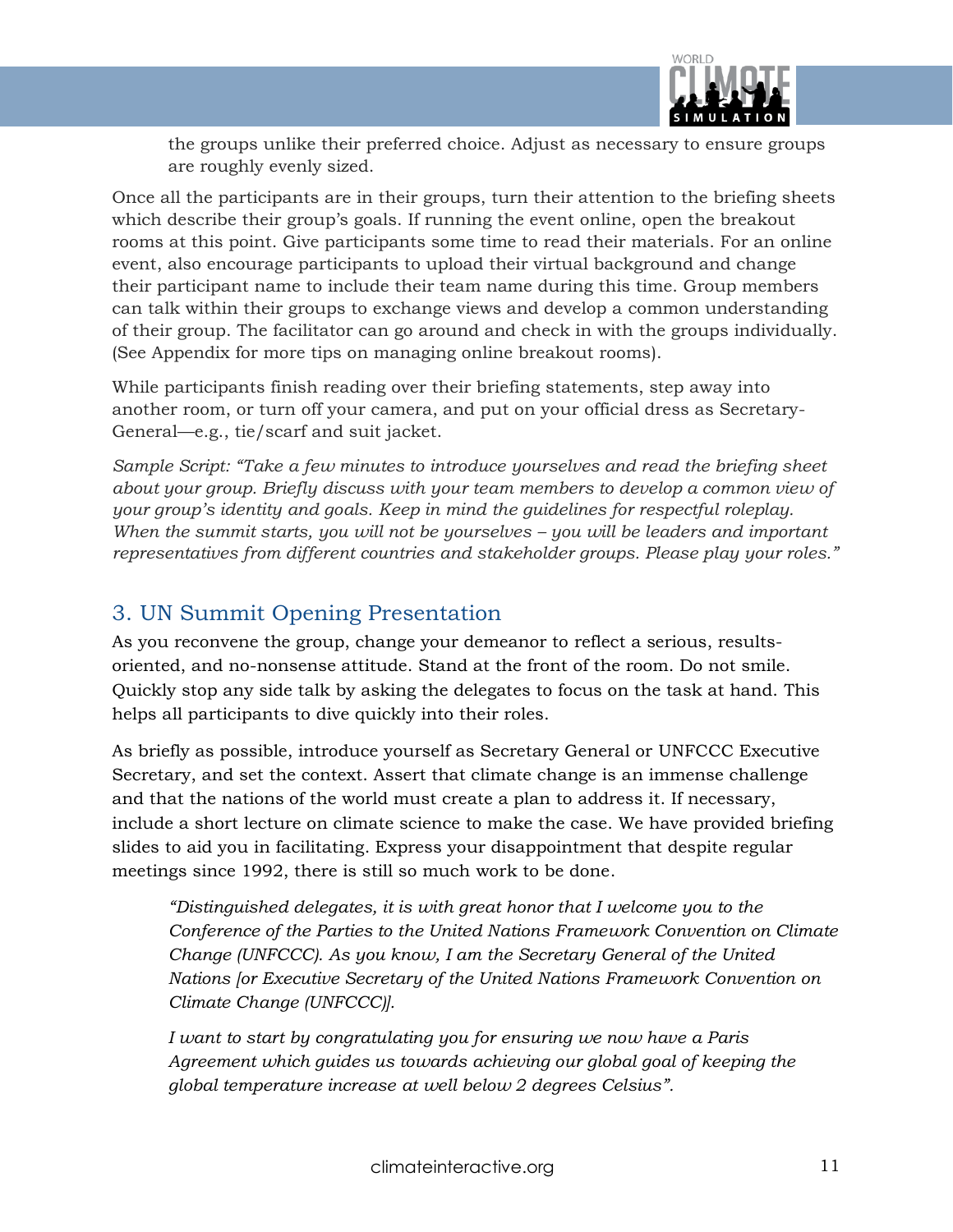

Set the tone by making the gravity of the situation and the goal of the negotiation clear. For example, you could say:

*"As I look around the room today, I see delegates who are younger than I am and who, within your lifetime and, certainly, within the lifetime of your children, will be faced with the consequences of our decisions here today. I ask you for nothing less today than to feel the full weight of your decisions on your future and the future of generations to come. What is the planet that you will leave to the future?*

*Your task is straightforward: in order to avoid dangerous climate change, you must achieve emissions reductions that will stabilize temperature increases below 2˚C above pre-industrial levels and allocate at least \$100 billion per year for climate financing for those who need it most."*

During your speech, if someone makes a joke, asks a clarifying question, or falls out of character, sternly rebuke them by saying, "*Please refrain from any side talk that does not contribute to achieving the goal of a breakthrough agreement.*" Do not smile. In response to any requests or expressions of concern, say, "*The Secretary-General recognizes that the delegate from the Developed Nations wishes she had more information about costs,*" and quickly move on. You are not here to accommodate. You are here to move towards an agreement given your rules.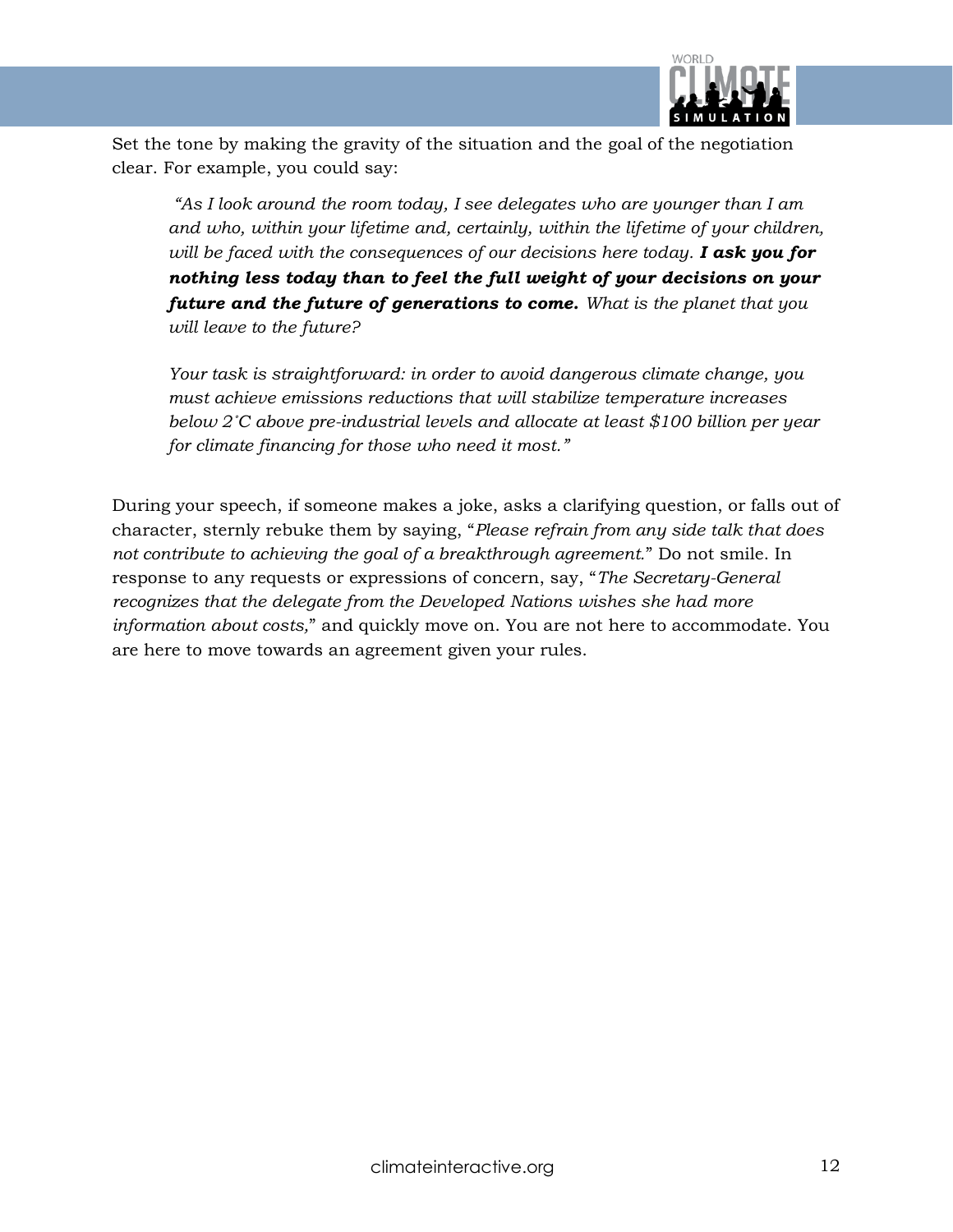

#### *C-ROADS Overview*

Orient participants to the C-ROADS Simulator. Introduce each group and what part of the world they represent.



*"Most greenhouse gas emissions to date have come from Developed Nations <point>, most of the future emissions will most likely come from Developing A Nations <point>, and the effects of climate change will be felt most strongly in the Developing B Nations <point>.* 

Navigate through the inputs and outputs of the model, including greenhouse gas emissions (expressed as  $CO<sub>2</sub>$  equivalents) by bloc, resulting  $CO<sub>2</sub>$  concentrations, and temperature outcomes. Show them how, under a baseline scenario, with no additional climate policy, global surface temperature rises far above the  $+2^{\circ}C$  goal. See Appendix for more details about the C-ROADS simulator.

#### *Game Mechanics*

Each bloc must make decisions to address three tasks. Guide participants by explaining these tasks:

- 1. *Each delegation will set its own greenhouse gas emissions targets. You will set:*
	- a. Emissions Peak Year. In what year (present-2100) will emissions in your bloc stop growing (if any)?
	- b. Reductions Begin Year. In what year will your emissions begin to decline, if any? Input can be any year present-2100, but will only take effect after the Emissions Peak Year has occurred.
	- c. Annual Reduction Rate. If emissions will decline, at what rate (% per year)? If a reduction year is chosen, a reduction rate must also be established.
- 2. *Forestry policy decisions:*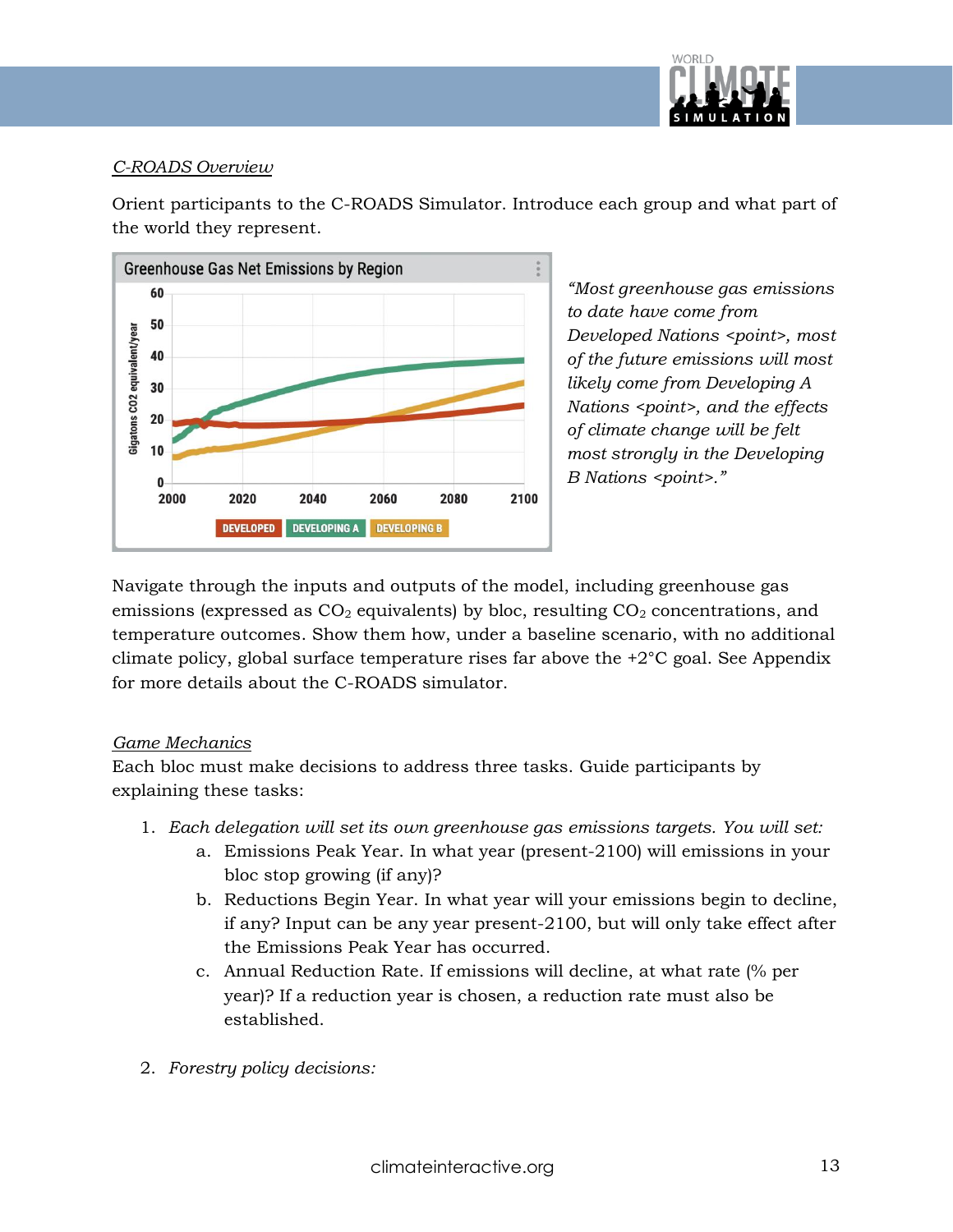

- a. Prevent Deforestation. On a scale of  $0 100\%$ , how much effort would your bloc like to take in preventing deforestation? 0% continues to follow the baseline deforestation path, while 100% steadily eliminates deforestation until it reaches zero in 2050.
- b. Promote Afforestation. On a scale of  $0 100\%$ , how much effort would your bloc like to take in promoting afforestation? 0% continues to follow the baseline afforestation path (where no new area is set aside for afforestation), while 100% allocates all available land for afforestation.
- 3. *Climate finance needs:* 
	- a. How much will your bloc contribute to or request from a global climate fund?
	- b. Is receival or contribution contingent on certain actions?
	- c. What terms would you like to set?

If time is short, you can eliminate the task around climate finance. Decisions about the fund are not directly entered into C-ROADS, but often lead to heated discussions and agreements that are used as conditions for emissions decisions.

#### 4. Round 1 Team Meetings

Pass out or send the link in chat to the proposal form for documenting each group's NDCs (Nationally Determined Contribution), if teams do not have them already, and give the parties a clear deadline (e.g. 20 minutes) to finalize their proposal.

*"For the next 20 minutes, review your briefing sheets and decide as a group what your country/regional pledge will be. Fill out the proposal form and designate a representative from your group to give a 2-minute presentation to the plenary."*

You and your co-facilitators should go around and check in on each group and coach them on their goals and strategies. When time is up, close the team meetings by calling everyone back. *See Appendix for more tips on managing online breakout rooms.* 

#### 5. Round 1 Plenary Presentations

Once all participants are back in the plenary, call on the first group's representative to give a 2-minute presentation about their proposal. The order of teams you call on does not matter significantly, but calling on the wealthier nations or blocs first will help highlight the power disparity. Pull out a timer that all can see to show that they will be cut off if they run over time (just like in the UN). Allow for only minimal additional rhetoric about the difficulty of their situation. Do allow for explanations of what it would take for them to reduce more.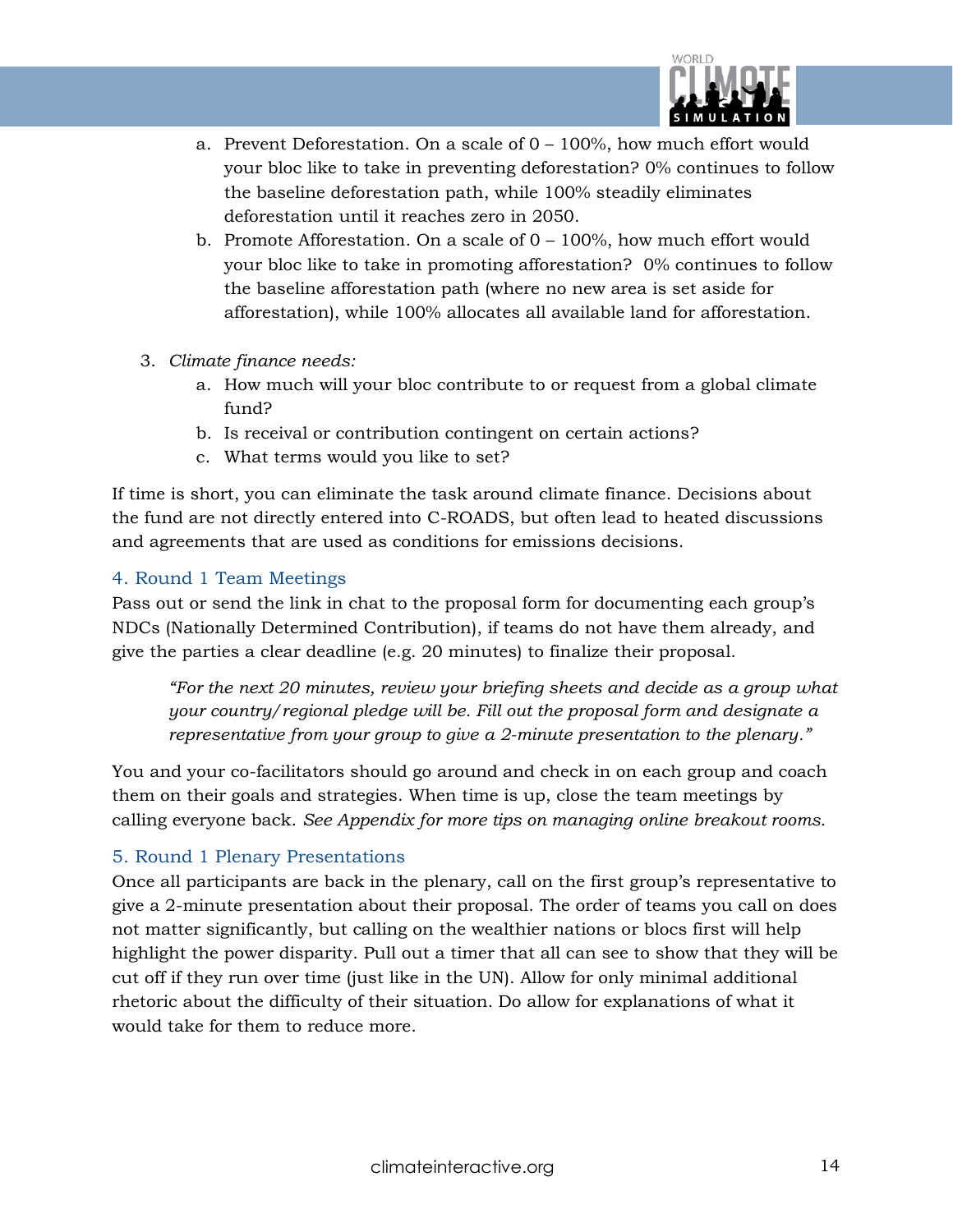

Listen closely to their speech, demonstrating the sort of focus you want others to employ. Amidst all the rhetoric, note the specific actions that are being proposed. You may need to clarify or correct their proposal. At the end of the speech, call for brief applause and thank the delegate. You can choose to collect all proposals and fill out the proposal summary table (below), or enter pledges one at a time into C-ROADS.

|                           | <b>Emissions</b><br><b>Peak Year</b> | <b>Reductions</b><br><b>Begin Year</b> | Annual<br><b>Reduction Rate</b><br>(% | Prevent<br><b>Deforestation</b><br>$(0-100\%)$ | Promote<br><b>Afforestation</b><br>$(0-100\%)$ | <b>Contribution to or</b><br><b>Request From Global</b><br><b>Climate Fund</b><br>(\$ billion/yr) |
|---------------------------|--------------------------------------|----------------------------------------|---------------------------------------|------------------------------------------------|------------------------------------------------|---------------------------------------------------------------------------------------------------|
| <b>United States</b>      |                                      |                                        |                                       |                                                |                                                |                                                                                                   |
| European<br><b>Union</b>  |                                      |                                        |                                       |                                                |                                                |                                                                                                   |
| Other<br><b>Developed</b> |                                      |                                        |                                       |                                                |                                                |                                                                                                   |
| China                     |                                      |                                        |                                       |                                                |                                                |                                                                                                   |
| India                     |                                      |                                        |                                       |                                                |                                                |                                                                                                   |
| Other<br>Developing       |                                      |                                        |                                       |                                                |                                                |                                                                                                   |
| Example                   | 2075                                 | 2085                                   | $1.0\%$ /year                         | 80%                                            | 10%                                            | \$10 B/yr                                                                                         |

## **Proposal Summary**

When entering proposals into C-ROADS:

- *1.* **Restate the proposal** *"The United States delegation pledges to peak their greenhouse gas emissions in 2030 and reduce their emissions 3% annually beginning in 2040."*
- 2. **Before inputting the proposal, ask participants to mentally simulate the impact** – *"How much of a difference do you think this will make? Would temperature increase drop to 3 degrees? 2? Think of a number in your head."* Encourage participants to call out their predictions or enter them into the chat. This is the time when you are helping people surface their assumptions about how the system works.
- 3. **Input the actions into C-ROADS and explain the impact** *"China's pledge has reduced temperature change by 0.3 degrees Celsius."* Direct the participants' eyes to the corresponding line on the graphs you're showing. *"See the light blue line drop down, and China's greenhouse gas emissions reach net zero by the end of the century."*

For the sake of time, you don't need to go through every proposal with such detail. Once all pledges have been entered, summarize the overall plan and its temperature impacts, where the plan that has been proposed gets us, and take a little time for reflection on the results. Encourage participants to talk about the insights and implications of their actions so far in order to support their strategy and actions in the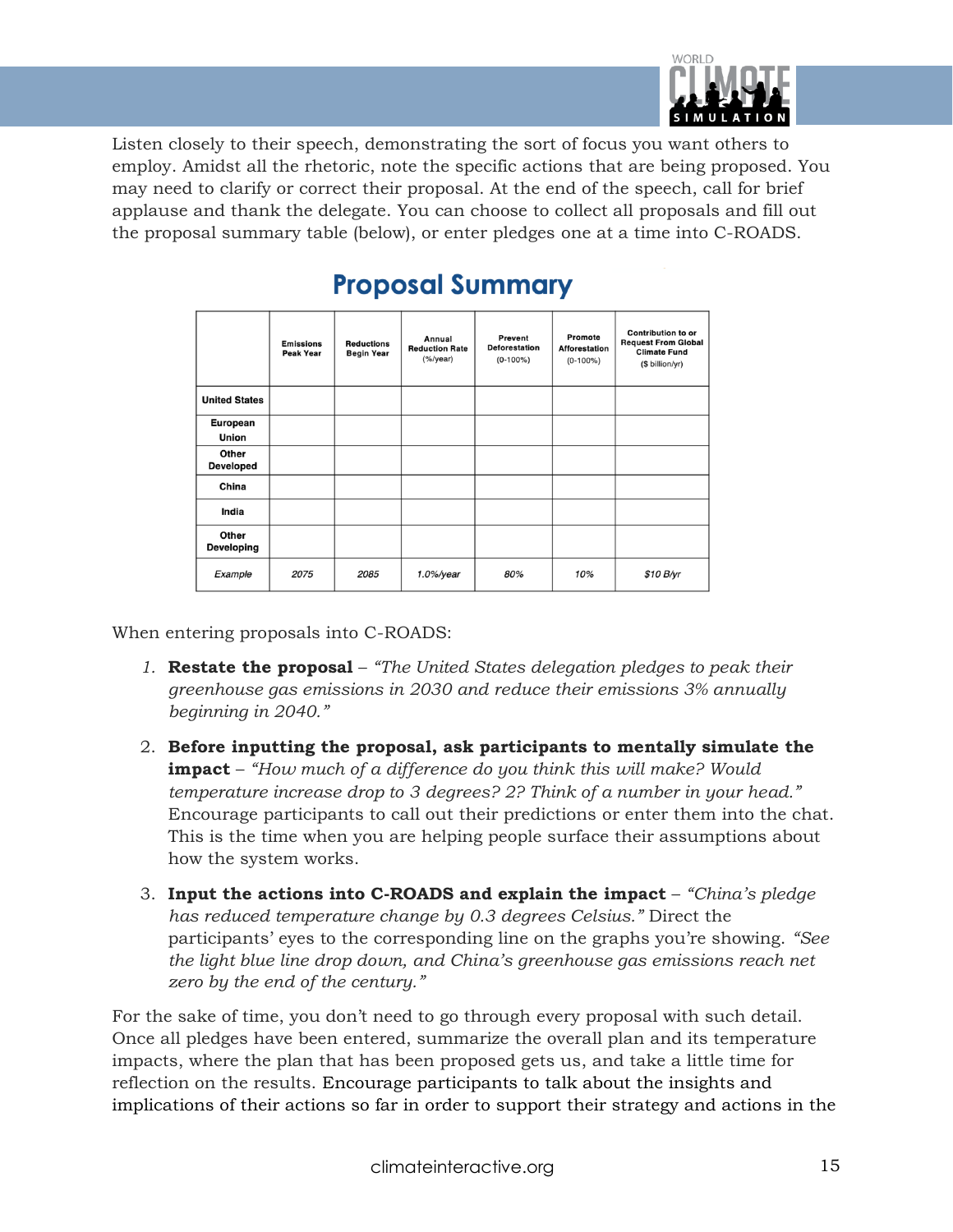

#### next round.

"*The good news is that if all countries deliver on their pledges, the 2100 temperature would be \_\_\_ degrees. That is a much better world. And yet you can see a gap remains to stay within the limit of 2 degrees.*"

Next, open the Impacts > Sea Level Rise graph in C-ROADS to show the trend for sea level rise in your current scenario. Say, "Even with the progress you've made, *many of your citizens would be flooded by sea level rise*." Take a blue tarp or sheet (if you have one) and dramatically drape it over participants. Take it off quickly. Note – this action is optional but can be quite powerful.

Help participants relate to the scenario by demonstrating possible impacts of temperature rise such as sea level rise,



increasing disease transmission, or drought in your community. For example, if you live in a coastal country, you can create some slides showing the local coastline with increasing sea level.

One of the best opportunities for teaching the dynamics of the carbon and climate system may occur when the groups level emissions, or if their emissions reductions come too late and are insufficient to meet the 2 degree goal. This would be when total  $CO<sub>2</sub>$  emissions cap, and stay roughly level for the rest of the century. This is a good moment to teach the "Bathtub" analogy, or why  $CO<sub>2</sub>$  continues to accumulate in the atmosphere even when emissions stabilize. For extensive tips and scripts about how to teach this insight, see the Appendix.

#### 6. Round 2 Team Meetings & Negotiations

Open the second round, giving teams time to consider stronger targets or reconsider already proposed actions in light of the results so far. With the floor now open for negotiations, encourage groups to reach out to other groups to discover their positions and lobby them to change their strategies if necessary.

*"Now that you've submitted your first round of pledges, we have a second period of team discussions. This time, I encourage negotiations between groups. You may go to other groups to learn about their strategies and lobby them to change their strategy as necessary. Take a few minutes to align within your groups about how to approach this negotiations round. We suggest keeping a couple representatives at your table and sending the rest to talk to other groups. You have 15 minutes for Team Meetings & Negotiations, starting now."*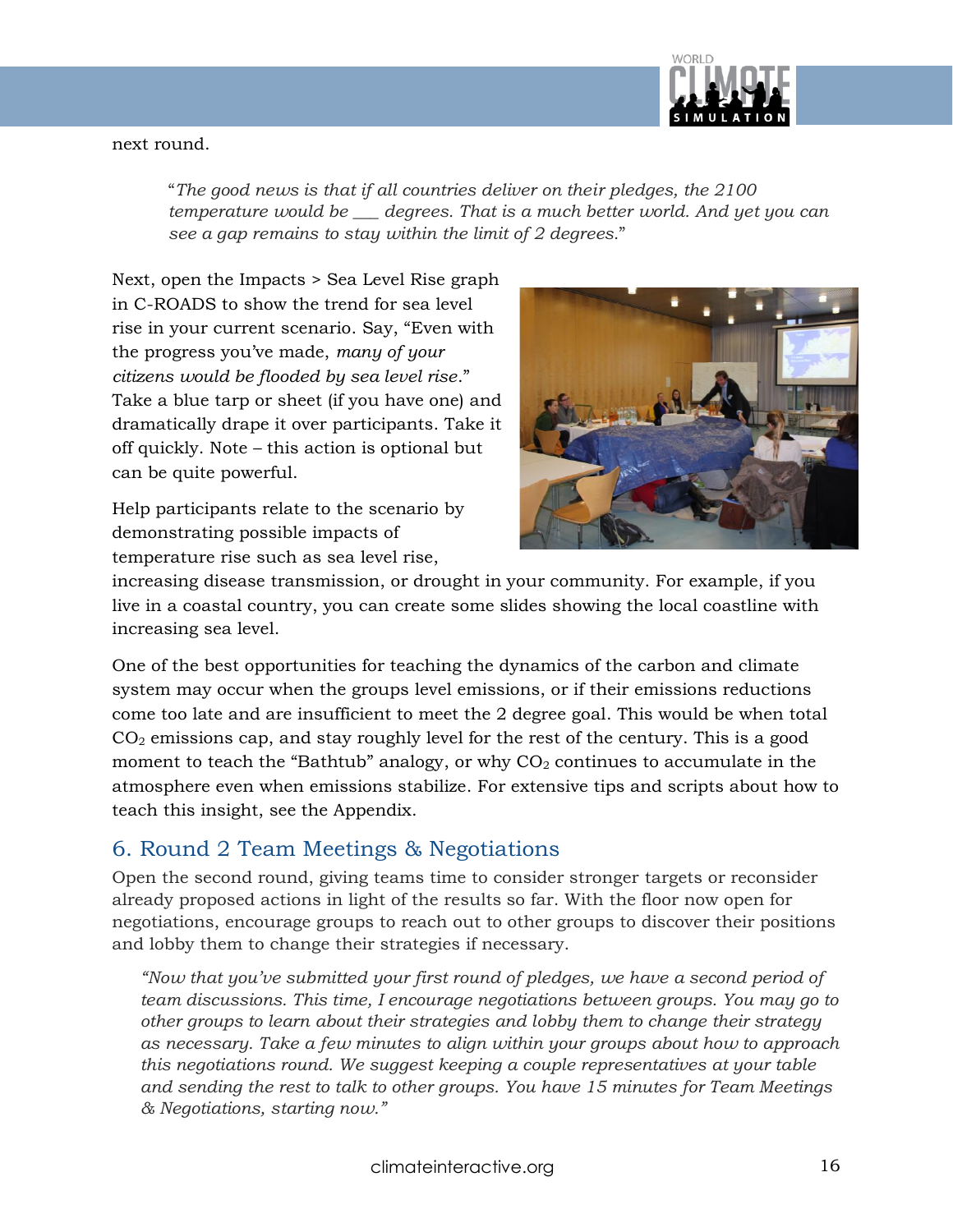

Ideally, the teams will dispatch negotiators to work out a deal with other teams. This happens either in small group conversations or by someone speaking to the entire group (e.g., "We need to all work together. What if we ….?") If the latter happens, give the person space and time to facilitate a conversation, but intervene if it drags on too long with little progress.

Sometimes the team playing "Developing B Nations" (in the three-region version) or "Other Developing Nations" (in the six-region version), sitting on the floor, will struggle to get clear about what they can do, given their minimal power. One possibility is to ask them, "*Do you seem to have any power here?*" Once confirming "No", you could say, "*In the real UN negotiations, delegates from nations such as some in Africa or small island nations will make the case that wealthier nations need to help them for moral and ethical reasons, but also because it is in their own interest.*" A powerful illustration of this last point is evident from the simulator model: ask participants from these delegations to look carefully at projected emissions if no policy actions are taken and ask if they think wealthier nations can successfully meet climate goals if they do not also reduce emissions. As future emissions are dominated by the developing world, it quickly becomes evident that their decisions are critical to global success.

If running the event online, see the Appendix for more tips on managing online breakout rooms and navigating negotiations using an online platform.

**Available Variation**: You may decide to make access to the C-ROADS simulator available to participants after Round 1, so people can use the simulator in their discussions to come up with proposals. It is better to restrict access to the model in the first round as the learning experience is enhanced when leaving the results of the actions a surprise.

## 7. Round 2 Plenary Presentations and Additional Rounds of Play

Enter the final rounds of plenary presentations where groups once again propose actions that are tested in C-ROADS. Continue allowing the teams to take turns with proposals until the group feels that their summit goal has been met or time is up. If time allows, enter into another round of negotiations or simply call on representative during the plenary round to call out stronger targets. You can encourage groups to favor global considerations over national ones to encourage them away from thinking only in terms of their national interests and see whether this changes anything.

## 8. Closing the Summit

Decide at some point that the groups are not going to make any more progress negotiating, or that you've run out of time for the summit portion of the session.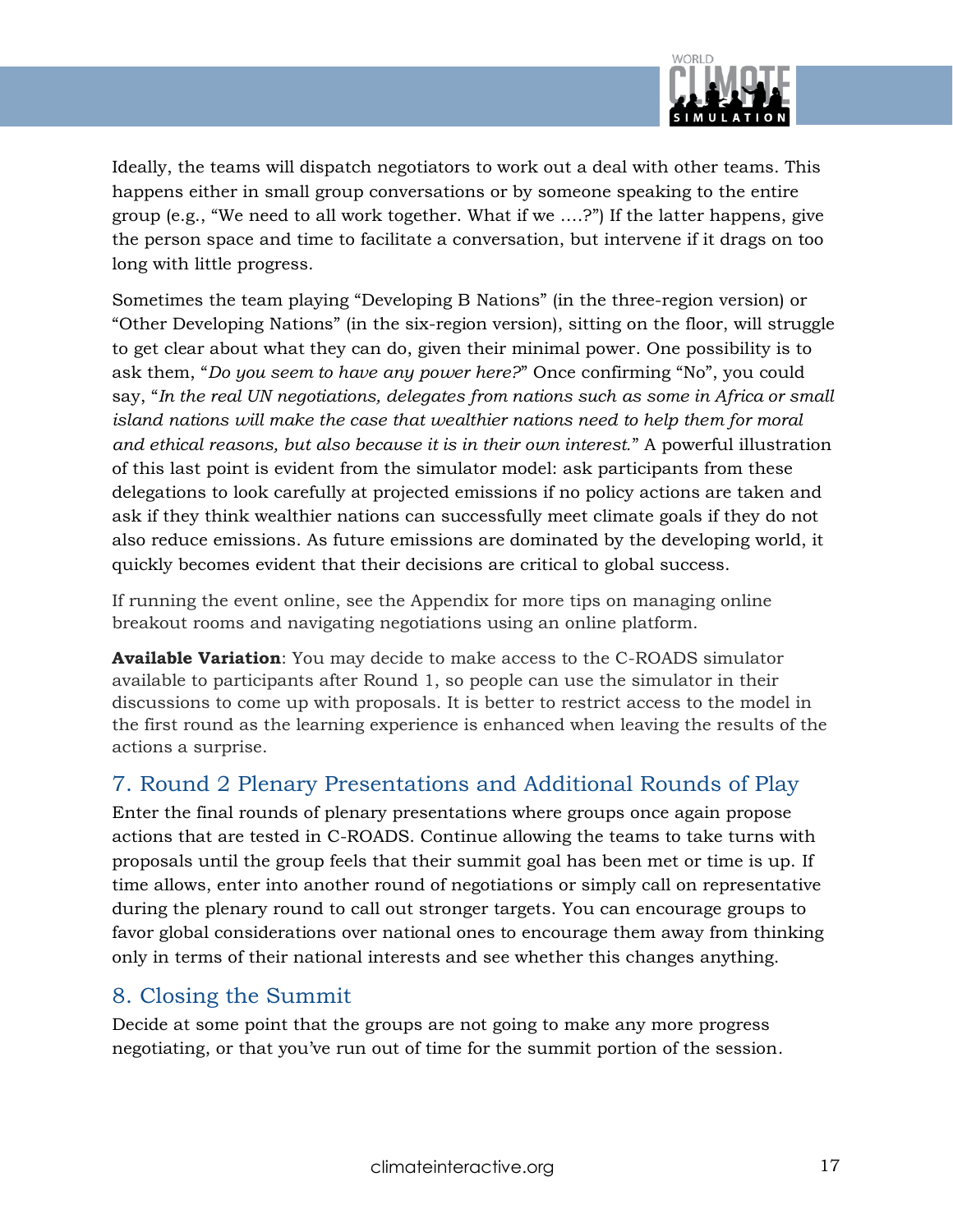

If the participants were successful in reaching their goals, congratulate and lead them in a huge applause for their accomplishment, acknowledging the possibility of this future.

*"Delegates. Our proposals today successfully limit warming to 1.7°C. We will get there by <Summarize the elements of the plan>. According to the C-ROADS simulator, this future is technically possible. Now we must figure out how to make it a reality. We have taken a huge step forward today by working together to create a vision for a future that avoids the worst of climate change. Yes, the journey will be tough, but now we are equipped with a plan. We can and we must do it!"*

If your group's scenario does not reach below 2 degrees, state the progress they made and that "we still have crucial work to do." Recap the major inputs and outputs of the group's scenario. You could emphasize the consequences and refer to our presentation slides for supporting information. For example, if they reach 3.2˚C, show the impacts at 3-4˚C, then step back to allow the participants to quickly propose ideas for better results outside of their roles.

#### 9. Debrief

Once the roleplaying period ends, it is important that you take participants through a discussion to reflect on the experience and draw out insights from it before they leave the event. Even if it is short, the debrief will help ensure participants take the most away from the experience.

Ideally, there is time for the group to take a break at this point. Ask your participants to step out of their roles by rearranging their chairs or removing their virtual backgrounds if running an online event. Change your clothing and demeanor to be more informal, thoughtful, and responsive. Welcome them back and explain that it is time now to reflect on the experience.

#### *Begin Debrief and Moment of Silence*

*"Hands up if you thought that was an intense experience. <wait for hands> I just asked you to play a role you've never played, one that is perhaps quite different from your actual role in the world."*

Invite your participants to take one minute of silence to reflect on future possibilities. You could say:

*"When we talk about future scenarios for our climate, we spend most of the time focused on how bad the worst-case future looks or how difficult change will be. Instead, I'd like for us to spend just one minute silently considering the possibility that we could create this better future."*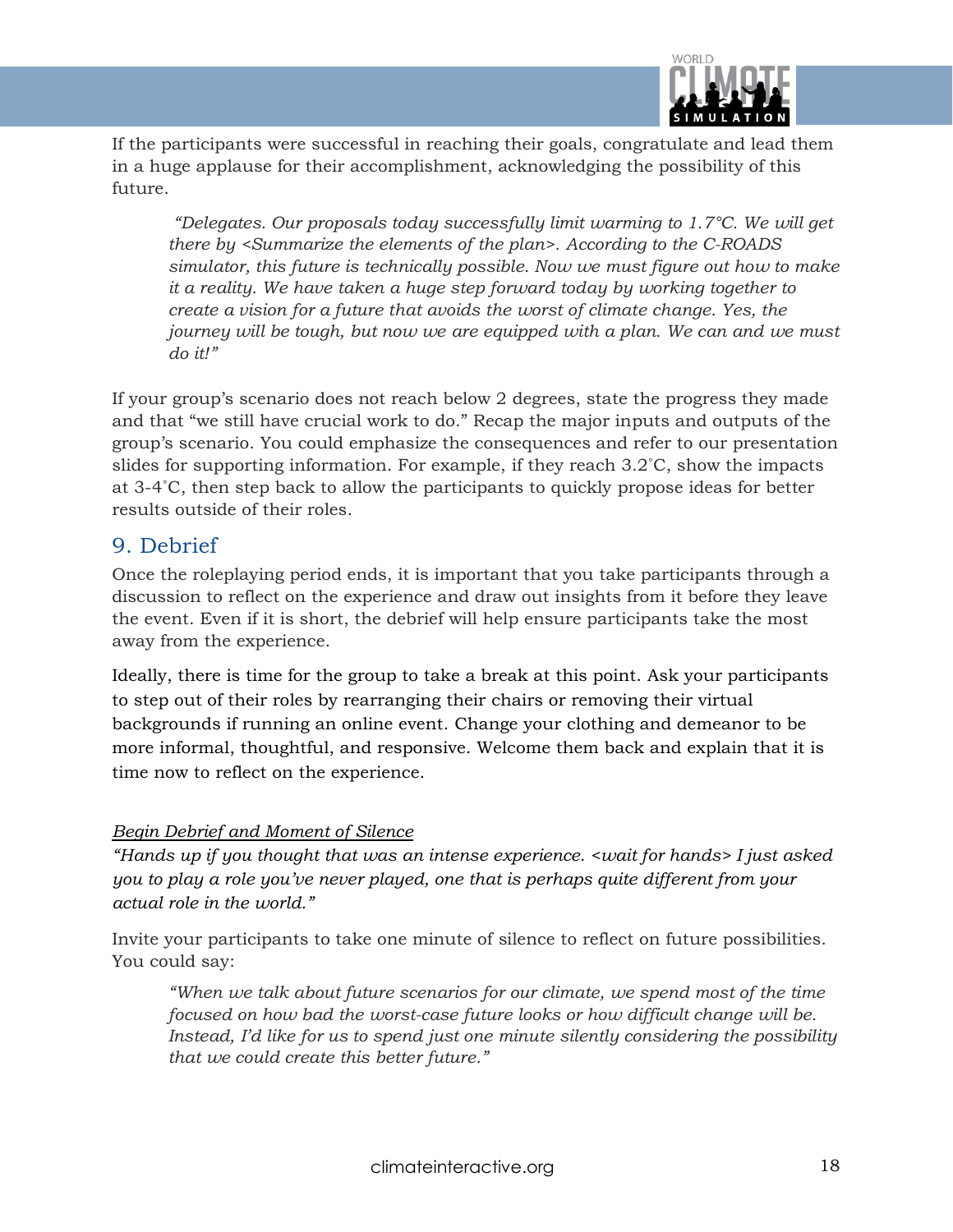

Start a timer, stop talking, and don't speak for a full 60 seconds. This is a very important moment and initiates a period of increasing hope and possibility. Participants may be invisibly prepping themselves to find resolve, a vision of a better future, and commitment to do something about it. Treat the moment with respect.

If you want, you can follow up with a second prompt:

*"Think of something you would love about being part of this sort of future."* 

Ask participants to turn to the person next to them and share their answer. Perhaps ask if a few want to share what they said with the whole group. If running the event online, ask people to share their answers in the chat box or breakout participants into smaller groups of 3 or 4 for a few minutes if you have too large a group where speaking up may be difficult.

#### *Explore Feelings*

Ask your participants to explore how they're feeling. If in-person, ask them to stand and go to a part of the room that best describes their feelings at this point. Designate different parts of the room for anger, sadness, hope, and mixed feelings. If online, ask them to write into the chat box. After participants sort themselves accordingly ask for comments on why they chose the place they are in.

One reason that we ask people to talk about their feelings is that people often have strong experiences and develop strong emotions in the game. Maybe they didn't know climate change demands so much change or maybe the gameplay got particularly intense. Because this is a group activity, it helps for people to name these emotions in the group and process some of them before they leave the room.

#### *Provide Model Insights*

Recap the primary dynamic insights from simulating the pledges with C-ROADS. If you have time, ask participants "*What do you think were the most important insights from this experience? About the climate system, the international issues, politics, sustainability, economics?*" Have them write their answers on paper and then have several share with the group. Look for and summarize as many of the following as possible:

**Carbon Bathtub.** Point to your sketch or show the PowerPoint slide of the bathtub drawing. Make the point that capping emissions near current levels fails to stabilize  $CO<sub>2</sub>$  in the atmosphere because the system behaves just like a bathtub (see Appendix). "If we cap emissions above net removals, concentrations must rise." To reach climate goals, emissions must peak within the next few years and then decline to near zero by the middle to later part of this century. In other words, this is an urgent problem that requires action on a massive scale.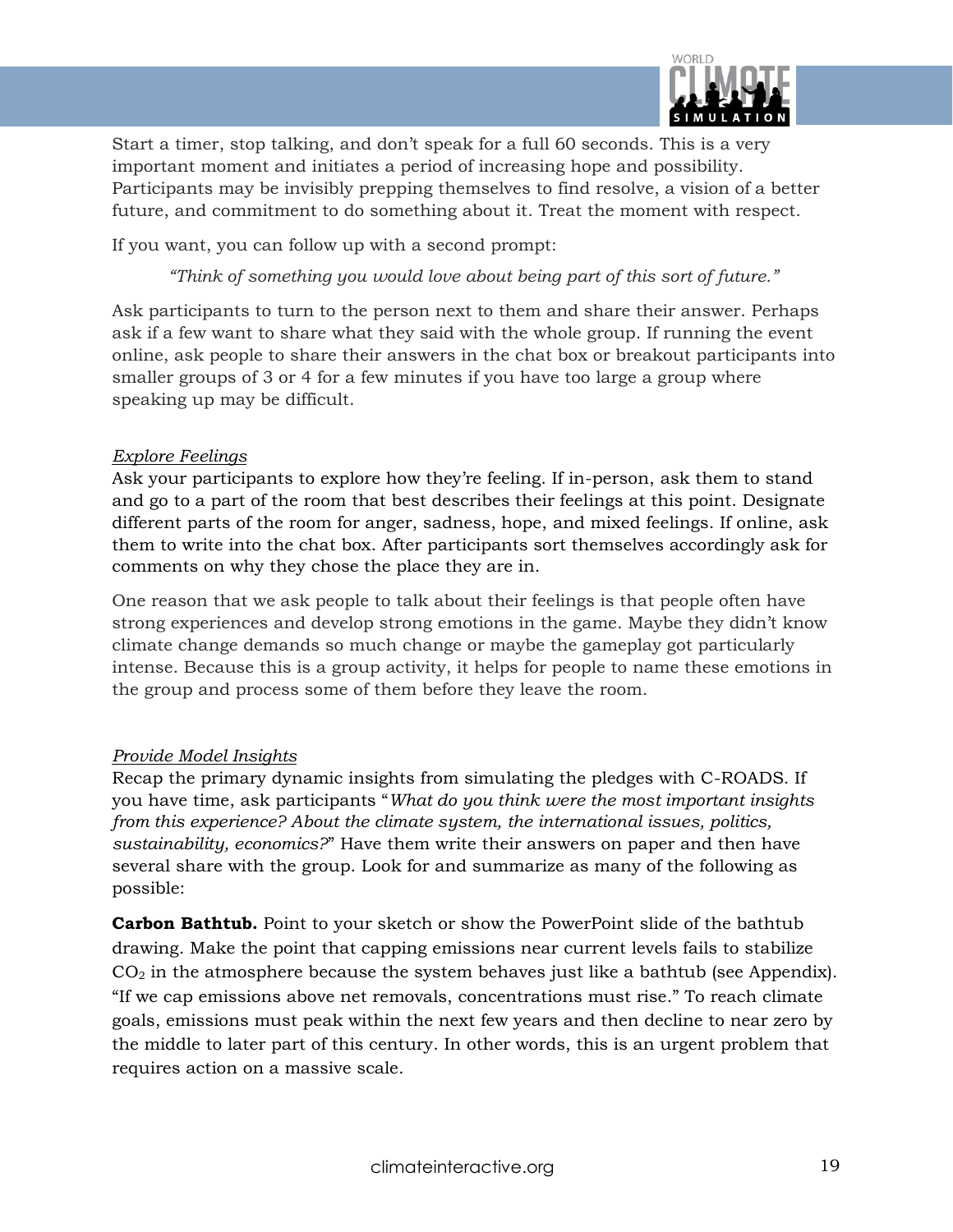

**Required Speed and Scale.** The longer the world waits to reduce emissions, the harder it is to meet goals. You could recreate a test to show that if the "Reductions Begin Year" is delayed five years, then the "Annual Reduction Rate" required is increased by several tenths of percent. To limit temperature increase to two degrees, global peaking of emissions within the next 5-10 years is necessary. Because of the dynamics of the carbon bathtub, reduction of  $CO<sub>2</sub>$  emissions by over 80% is necessary to stabilize  $CO<sub>2</sub>$  in the atmosphere. These insights are also easily demonstrated using a glass to represent our finite atmosphere and water to represent atmospheric CO2. As  $CO<sub>2</sub>$  is emitted, or water is poured into a glass, it accumulates. Thus, in order to stabilize the level of either  $CO<sub>2</sub>$  in the atmosphere or water in a glass, net inflows must be zero (see Appendix).

**Tragedy of the Commons.** Elicit from the group that this game is an example of a classic system archetype or system trap, "the tragedy of the commons," in which individuals acting independently and rationally according to each individual's selfinterest can behave contrary to the best interests of the whole group by depleting some common resource. However, you can point to the Nobel-winning work of Elinor Ostrom that highlights many examples where communities successfully manage common resources to shared benefit. Note that we traditionally think of a commons as something we draw from, i.e., a source. In the climate challenge, the commons is something we dispose into, i.e., a sink.

**Equity and Justice.** The game illuminates many of the tensions between the mostdeveloped and less-developed countries, particularly related to fairness, historical responsibility for greenhouse gas emissions, and future economic development. Ask participants to discuss the injustices they experienced during the simulation (e.g., the lack of power felt sitting on the floor, or the lack of cooperation from other groups to support calls for finance), and then ask the group how decisionmakers might overcome those situations. C-ROADS shows that, to limit warming to 2 degrees C, every region of the world would need to be 'all in' – the Developed, Developing A, and Developing B Nations all need to engage in ambitious action.

#### *Building or Rebuilding Hope*

Now help participants recognize that although the challenge is big, there is much that can be done, and we are in it together. Three approaches you could take to build hope:

**Your Own Hopefulness** – Explain why you are personally hopeful. Some approaches include:

• **Use a personal story** – maybe you have a story about overcoming great odds that you or someone you know was a part of. Perhaps a time when you thought the path ahead looked very hard and you were able to overcome great odds to succeed.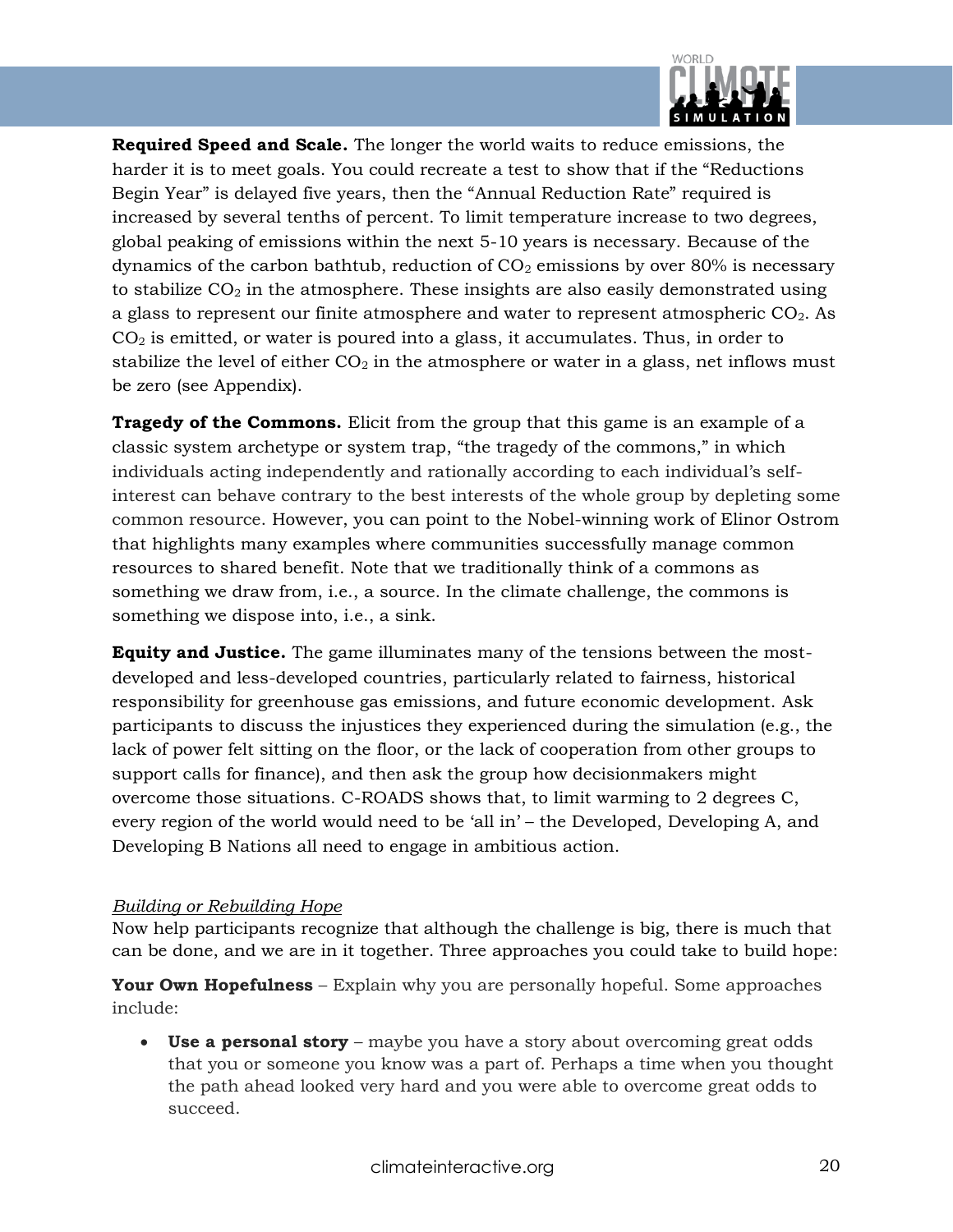

- **Humans have addressed "impossibility" before** We can look to human history for evidence of success and adopt the approach of addressing climate change. (Read this [New York Times Op-Ed](https://www.nytimes.com/2018/10/06/opinion/sunday/climate-change-global-warming.html) by Climate Interactive's Co-Director Drew Jones for more on this).
- **Hope is a choice, not an assessment** You could say:

*"Hope is a choice, not hinged upon an assessment of the likelihood of future success. Being hopeful is about choosing to prevent this huge problem every day because it is the right thing to do, not because you know that we are going to win."*

**Highlighting Real World Trends** – You can cite evidence or tell stories of significant recent progress:

• Explain that most countries have their own position, although many of the countries work together, such as in the game. In C-ROADS, select the Greenhouse Gas Net Emissions graph and then click the three dots in the graph's corner to show the UN Pledges (NDCs) to compare the real pledges with the scenario built by your participants.



- Falling cost of wind and solar coupled with peaking emissions of carbon dioxide from coal.
- Increasing public awareness of climate change and support for climate action from polling.
- More companies, cities and states pledging to go 100% renewable or take other climate actions.
- The increasing number of young people demonstrating for more ambitious action against climate change.

**Emphasize Co-Benefits to Climate Action (Multisolving)** – Emphasize the many cobenefits beyond the direct impacts to the climate, which may make successful adoption of climate solutions all the more possible. Common examples include:

- Shutting down a coal power plant also improves local air quality which reduces health impacts like asthma that come from local air pollution.
- The clean tech industries, including renewables and energy efficiency, can be a major source of new (and often more rewarding and healthier) jobs.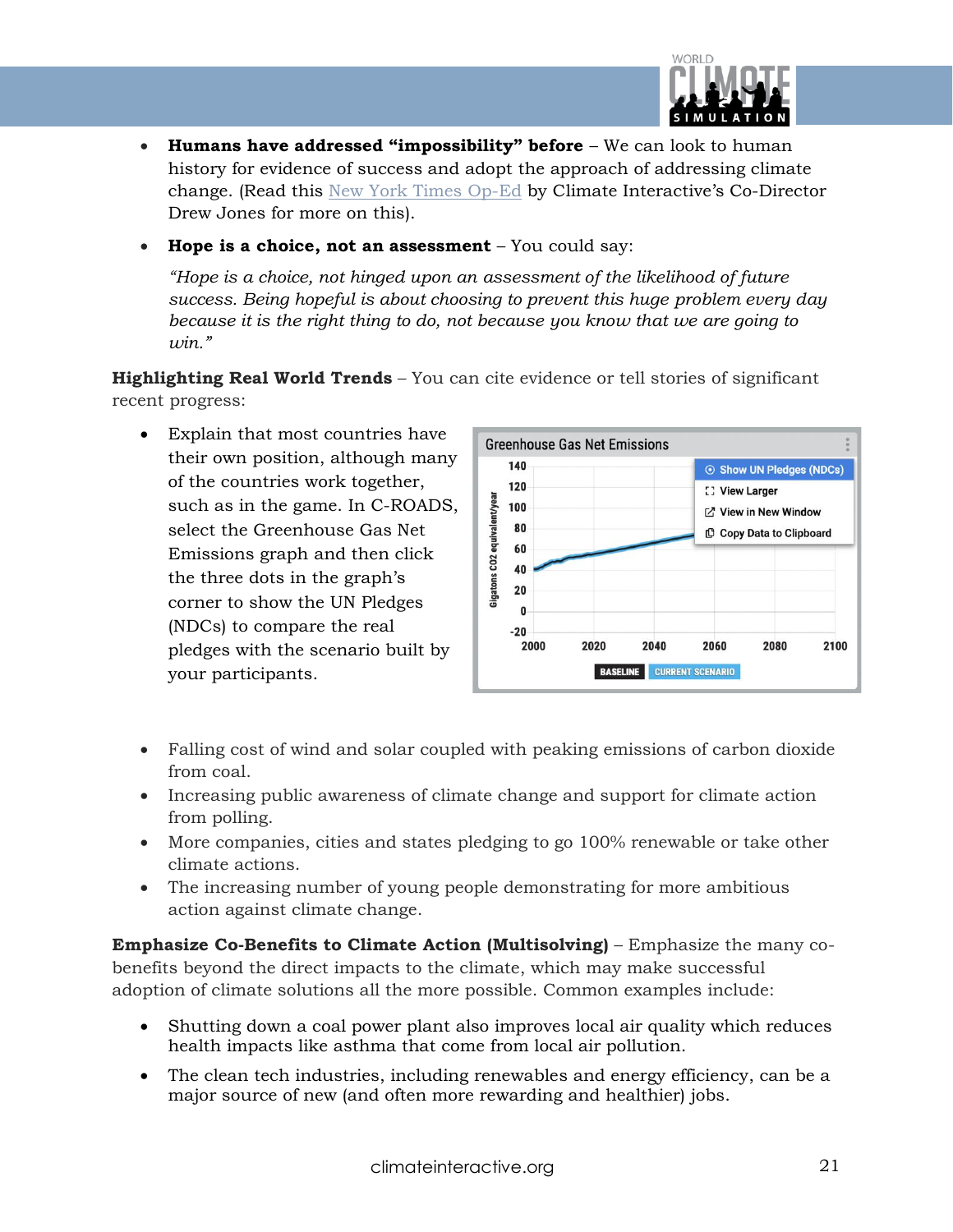

**Their Hope** – Often participants will have their own stories that inspire hope and possibility. Give people space to share their experience.

- Give them a few minutes to write down why they are hopeful.
- Have them reflect in pairs.
- Ask them to share with the group.

#### *The Call to Action*

The purpose of this simulation is to motivate effective action in the real world, so now is the time to make it happen. Helping people see what they can do to channel their emotions (both positive and negative) into constructive ends. Approaches vary from very simple to quite elaborate. At the simplest level, just say:

*"Share with the person next to you, or write in the chat box, one thing that you feel called to do after this experience."* 

Give people time to talk and process. There is a broad range of possible actions, from changing one's personal impact on climate change, to participating in collective action with others, to learning more and talking with others. Sometimes the action might just mean going home and talking about the event with those they live with. Have a few people share their plans with the group.

From here you can wrap up the exercise and thank everyone for their participation and engagement—or include some of the additional activities below.

#### *Additional Discussion (optional)*

Depending on the time available and your goals for the game, you could facilitate a discussion by asking some of these questions:

- What surprised you about the results you achieved and the difficulty (or ease/possibility) of achieving them?
- To what extent did your proposals taken together produce the result you expected, or hoped for? Why or why not?
- What impact do you envision the result you achieved will have on the interests you were representing in the roleplay?
- To what extent is the result you achieved feasible? From an economic standpoint? A political standpoint? A social, technical or cultural standpoint?

#### *Transition to En-ROADS (optional)*

Climate Interactive also has the [En-ROADS Simulator](https://www.climateinteractive.org/en-roads/) which allows for groups to explore the types of solutions (e.g energy efficiency, electric vehicles, or coal taxes) that will be needed to reduce emissions in line with the scenarios created in C-ROADS. Explore the En-ROADS Workshop or Climate Action Simulation as a follow-up experience to the World Climate Simulation.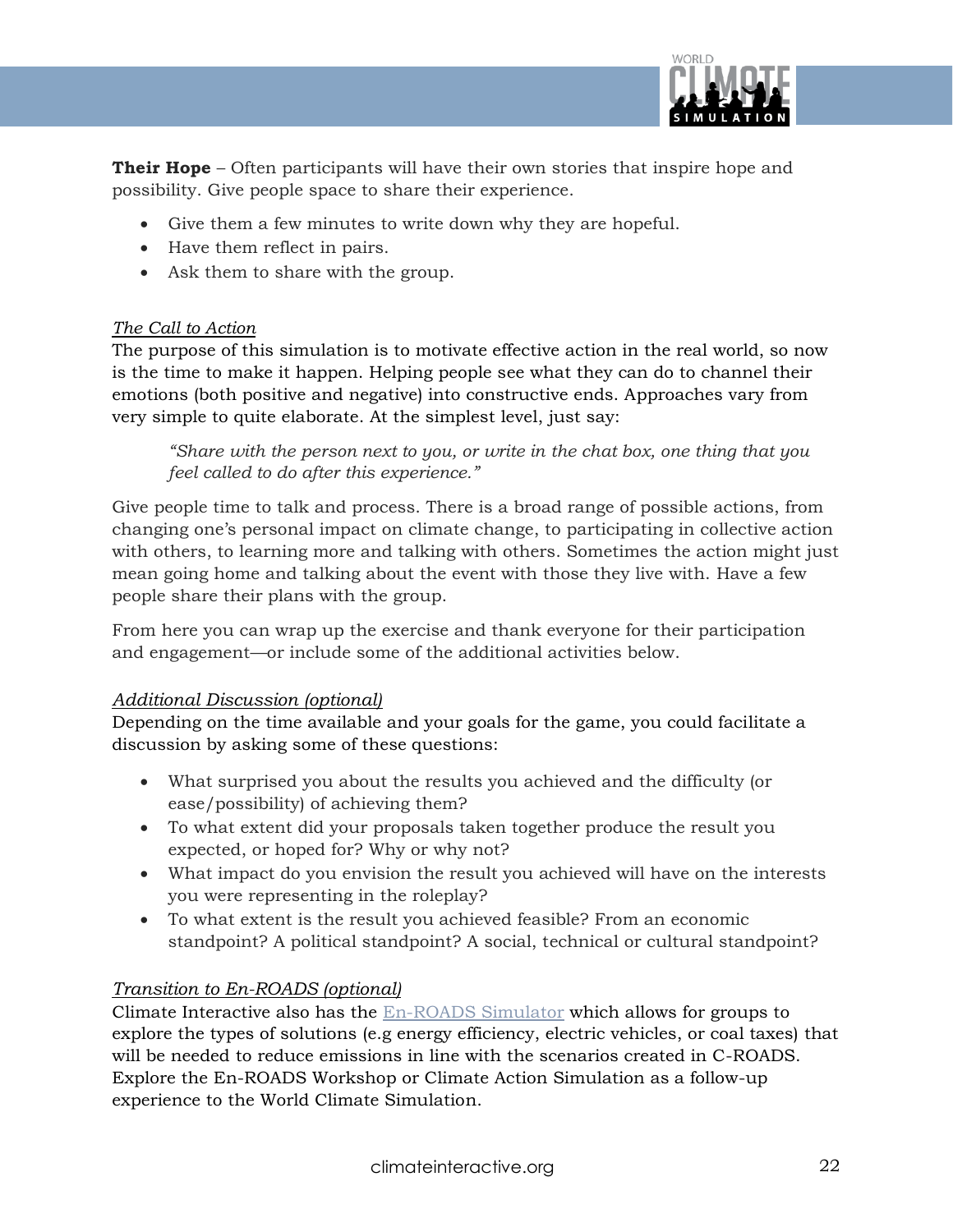

## 10. Closing

Close the session by thanking the participants and any sponsors, hosts, or facilitators. As a facilitator, you are part of a larger community of the World Climate network. We deeply value the insights from you and your participants on how best we can improve our tools and the whole exercise. We invite you to [join our Facebook group](https://www.facebook.com/groups/worldclimateproject) and follow us on Twitter @worldclimate.

Gather everyone around the projector screen with the final scenario in C-ROADS to take a group photo to share. We also encourage you (or your co-facilitators) to take photos during the event. If possible, quickly distribute the group photo (or photos) to participants for them to share on social media, tag us on Twitter @climateinteract and @worldclimate, or share with us via email at [multimedia@climateinteractive.org](mailto:multimedia@climateinteractive.org)

Finally, please remember to [register your event.](https://www.climateinteractive.org/programs/world-climate/register-event/)

#### **Do not hesitate to reach out to us and share your experience and feedback at support.climateinteractive.org**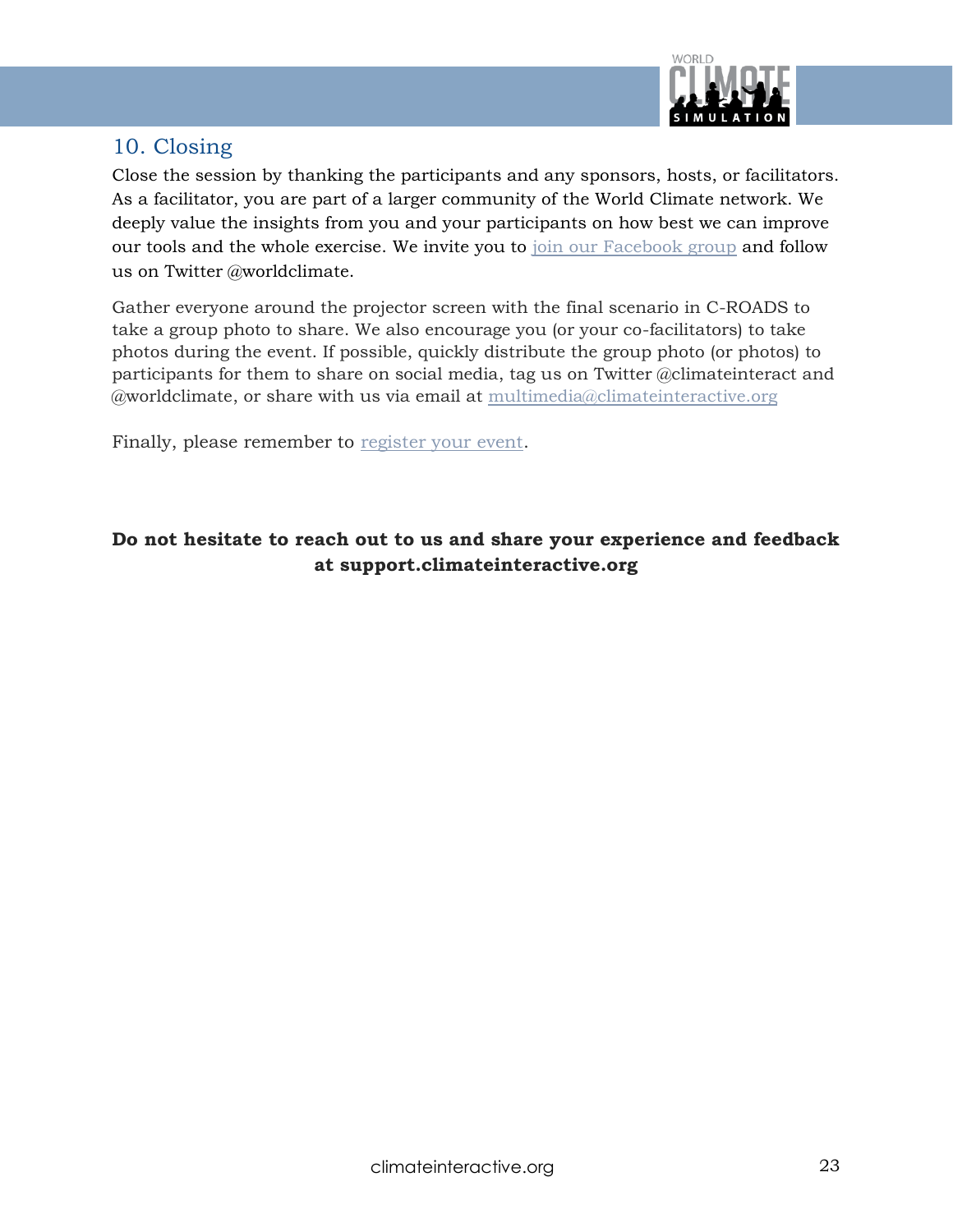

## **Appendix**

#### Advanced Facilitation Tips

- Remember your audience. Consider what your goals are for the event and what participants will most appreciate from it. For example, if you are presenting to a community audience that might want to get involved further, make time for them to discuss follow-up actions in the debrief.
- Minimize your advocacy. Let the game do its work—in most settings, someone will step forward to advocate for improvements. One purpose of the game is to create the conditions for someone to find that voice inside themselves. Often it requires you as facilitator (even playing a UN official) remaining silent.
- Stir the pot and bring the drama. Accentuate the inequity between the groups in creative ways in order to prompt an experience of the global power gap between different parts of the world. For example, in your introduction you could thank the rich countries for funding the UN and providing your pleasant accommodations last night. Make sure you have one team sit on the floor. And, when you visit the team sitting on the floor (for example, while the teams read their briefings and before you dive into the role of the UN Secretary General or the UNFCCC Executive Secretary), ask them what power they think they have in the game (i.e. not much).
- Be open to emotional reactions, not just technical insights. At its best, World Climate engages participants deeply both in analytical and quantitative thinking (e.g., negotiating, calculating, strategizing), and in empathetic and aspirational feeling (e.g., seeing others' perspective, facing difficult facts, cultivating hope). Providing an opportunity for participants to explore both analytic and affective responses to the experience will deepen their understanding of climate change.
- Engage minds and hearts. *Minds* thinking about strategy, analyzing the numbers, negotiating well. *Hearts* – giving speeches, negotiating with other parties, or experiencing the impacts of climate change.
- Ask participants to mentally simulate model runs. As described above, take the time to have participants guess the result of a simulation run before seeing the result with C-ROADS. This practice increases learning.
- Land the "bathtub" insight. Take the time to ensure that participants understand the counterintuitive dynamics of the carbon and climate system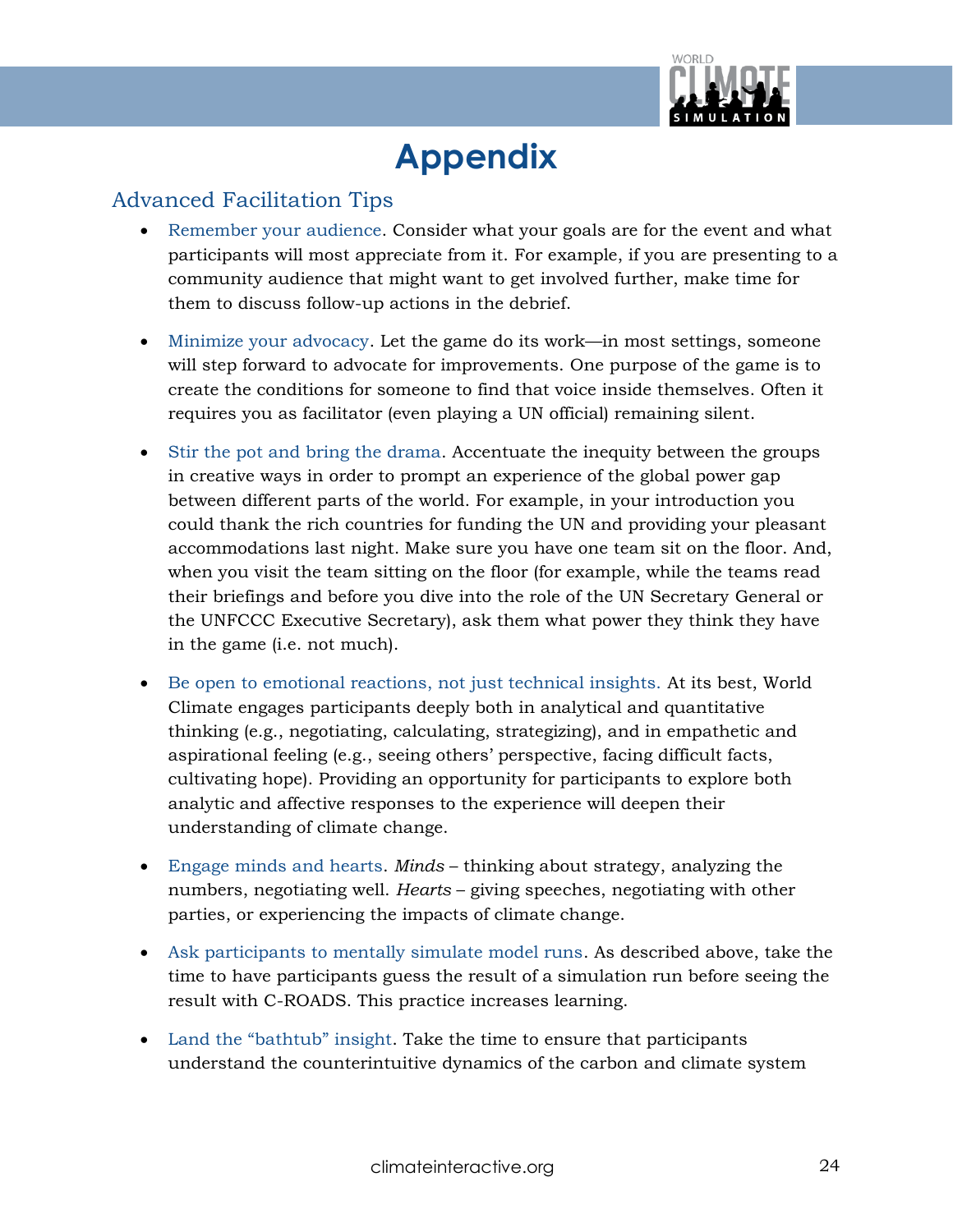

and understand how the bathtub (or "stock and flow") metaphor is a powerful way to think. See later in the Appendix for more details.

- Retain hope and possibility. The physics of the carbon and climate system combined with the difficulty of international decision-making can make the global task feel overwhelming. So, during the game, play the role of the optimistic UN leadership, encouraging the parties to work hard to craft a better agreement. Then, during the debrief, follow the guidance listed in this document to cultivate a sense of possibility in the group and share your own reasons to be hopeful.
- Facilitate, rather than lecture. Share enough about the climate system, carbon cycle, international dynamics, the UN process, and other matters (note: you don't need to teach all these topics), but not too much detail. Lecture as little as possible. Set up participants to learn through the process of the game, stretch themselves personally and engage themselves as much as possible. World Climate offers an opportunity to break out of conventional modes of learning and access deeper, active learning pathways. Try to step away from the role of lecturer and, instead, take on the role of a facilitator or guide. Use the game to pique interest and generate questions. Throughout the game, intersperse short presentations with role-play. Make sure to include time for in-depth discussion during the final debriefing session to drive home key insights.

#### Additional Guidance for Running the Simulation Online

- When you send participants into their breakout rooms, set a clear time frame: *"We will be meeting back in the main room at 1:15pm."*
- While testing actions on the simulator, be sure to keep your participants' attention by using verbal cues for where participants should be directing them where to look.
- Encourage use of the chat feature to ask participants for their input on simulation experiments, their questions, their emotional reactions, and so on. This is especially important for large groups in order to include more participants in the discussion.

#### **Tips for using breakout rooms with the Zoom platform specifically:**

- Encourage participants to use the "Ask for Help" button if they have a question while in their breakout rooms.
- Use the Broadcast Message feature to send important messages to participants while they are meeting with their groups.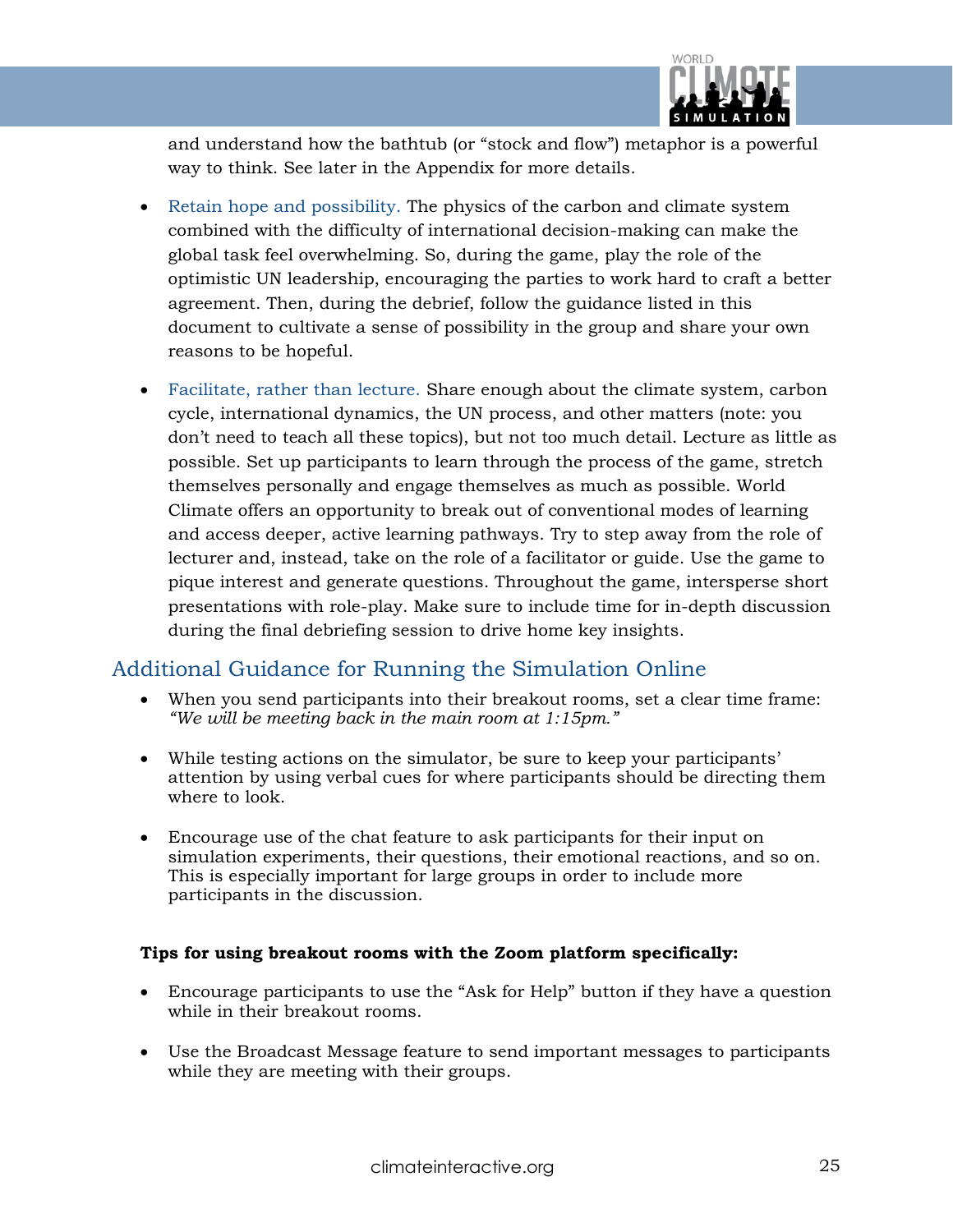

- During the negotiation rounds (particularly the second round) we encourage you to allow for teams to cross-negotiate with other groups. To do this, participants can leave their breakout rooms to return to the "Main Room" where they can ask the host to manually move them into another breakout room.
	- o **Pro-Tip:** While in the main room, after the host manually moves a participant from one breakout group to another (if a US delegate wants to speak to the Chinese team), be aware the participant will **not be prompted by Zoom** to join the new room. They will need to click the "Breakout Rooms" button in the corner of the screen to prompt their entrance to the new room.
- Send a facilitator or host to breakout rooms to check in and see if anyone needs help or has any questions. However, we recommend leaving one leader of the game in the main room at all times.

## Gameplay Variations

There are many variations we and others have developed for World Climate. If you develop a new approach, we would love to hear about it! Send us an email at [support@climateinteractive.org.](mailto:support@climateinteractive.org)

#### **Add Lobbyist and Activist Roles**

At the actual climate change negotiations there are many other parties besides the official negotiating teams that provide input and represent groups of interests. We have briefing materials available on our website for fossil fuel lobbyists, climate activists, journalists, and more. You might also choose to add a role for someone to represent indigenous peoples, non-human species, or another group of your choice. The additional briefing statements can be found under 'Additional Groups' on this page: www.climateinteractive.org/programs/world-climate/facilitator-resources/

#### **Microcosm of Global Population**

One variation for setting up the group can be to base the group size on the relative sizes of the actual populations. In the three-region version, ~20% would be Developed, ~50% Developing A, and ~30% Developing B. In the six-region version ~5% US, ~6% EU, ~7% Other Developed Countries, ~17% China, ~17% India, and ~48% Other Developing Countries. There is a spreadsheet to help you calculate these group sizes entitled 'Participants Breakout Calendar' at

www.climateinteractive.org/programs/world-climate/facilitator-resources/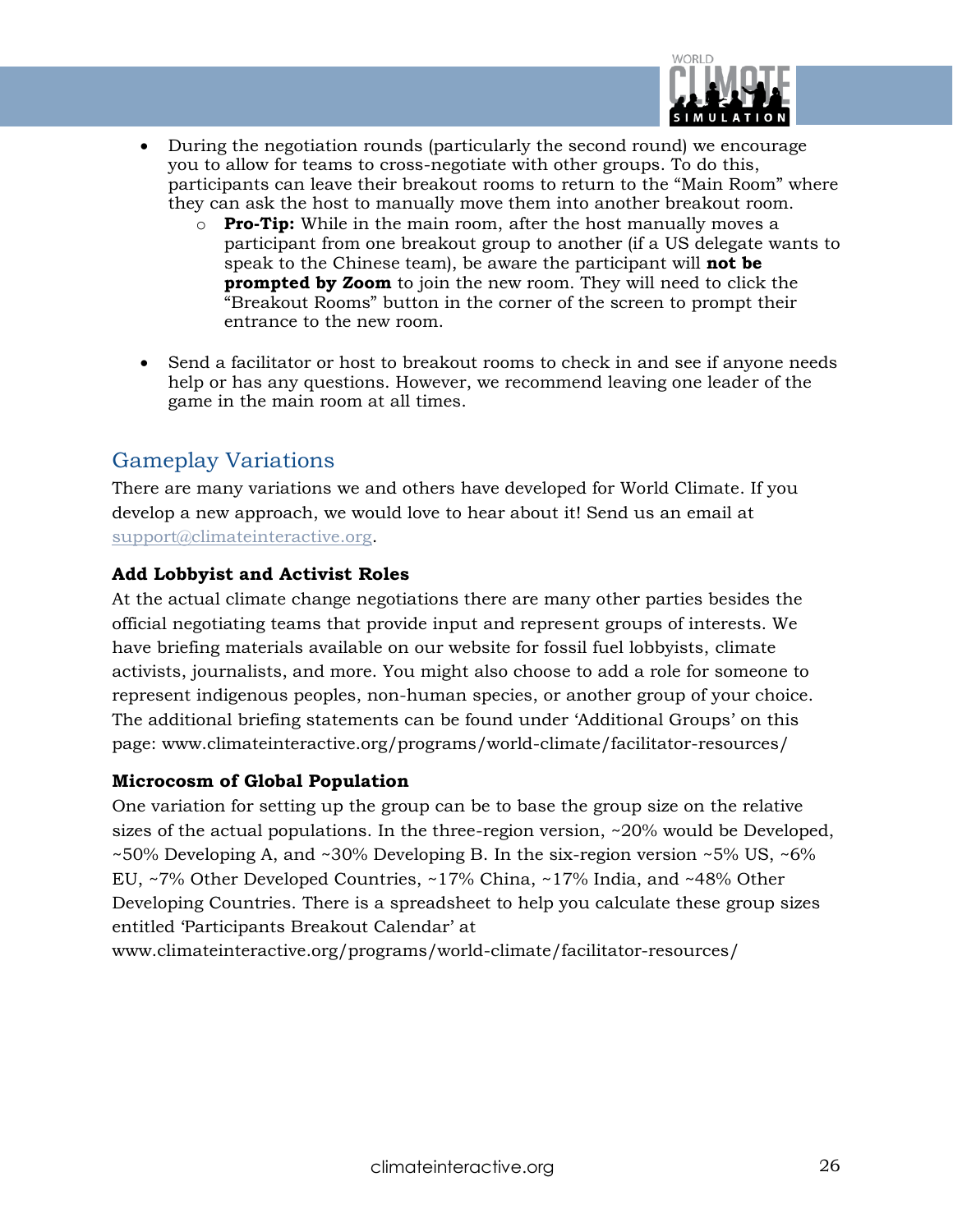

## Detailed Breakdown of Groups

## 6-region country groupings:

| Group                                     | <b>Individual Nations</b>                                                                                                                                                                                                                                                                                                                                                                                                                                                                                                                                                                                                                                                                                                                                                                                                                                |
|-------------------------------------------|----------------------------------------------------------------------------------------------------------------------------------------------------------------------------------------------------------------------------------------------------------------------------------------------------------------------------------------------------------------------------------------------------------------------------------------------------------------------------------------------------------------------------------------------------------------------------------------------------------------------------------------------------------------------------------------------------------------------------------------------------------------------------------------------------------------------------------------------------------|
| <b>United States (US)</b>                 | United States (US)                                                                                                                                                                                                                                                                                                                                                                                                                                                                                                                                                                                                                                                                                                                                                                                                                                       |
| <b>European Union (EU)</b>                | Austria, Belgium, Bulgaria, Croatia, Cyprus, Czech Republic,<br>Denmark, Estonia, Finland, France, Germany, Greece, Hungary,<br>Ireland, Italy, Latvia, Lithuania, Luxemburg, Malta, Netherlands,<br>Poland, Portugal, Romania, Slovakia, Slovenia, Spain, Sweden                                                                                                                                                                                                                                                                                                                                                                                                                                                                                                                                                                                        |
| <b>Other Developed</b><br><b>Nations</b>  | Albania, Armenia, Australia, Azerbaijan, Belarus, Bosnia and<br>Herzegovina, Canada, Faeroe Islands, Fiji, Georgia, Greenland,<br>Iceland, Japan, Kazakhstan, Kyrgyzstan, Macedonia, Moldova,<br>Montenegro, New Zealand, Norway, Other Southern Europe,<br>Russian Federation, Serbia, South Korea, Switzerland, Tajikistan,<br>Turkmenistan, Ukraine, United Kingdom, Uzbekistan                                                                                                                                                                                                                                                                                                                                                                                                                                                                       |
| China                                     | China                                                                                                                                                                                                                                                                                                                                                                                                                                                                                                                                                                                                                                                                                                                                                                                                                                                    |
| India                                     | India                                                                                                                                                                                                                                                                                                                                                                                                                                                                                                                                                                                                                                                                                                                                                                                                                                                    |
| <b>Other Developing</b><br><b>Nations</b> | Indonesia, Philippines, Thailand, Taiwan, Hong Kong, Malaysia,<br>Pakistan, Singapore<br>Bahrain, Iran, Iraq, Israel, Jordan, Kuwait, Lebanon, Oman,<br>Qatar, Saudi Arabia, Syria, Turkey, United Arab Emirates, Yemen,<br>West Bank and Gaza (Occupied Territory)<br>Antigua and Barbuda, Argentina, Bahamas, Barbados, Bolivia,<br>Brazil, Chile, Colombia, Costa Rica, Cuba, Dominica, Dominican<br>Republic, Ecuador, El Salvador, Grenada, Guatemala, Haïti,<br>Honduras, Jamaica, Mexico, Nicaragua, Panama, Paraguay, Peru,<br>Puerto Rico, Saint Lucia, Saint Kitts and Nevis, Saint Vincent and<br>the Grenadines, Trinidad and Tobago, Peru, Uruguay, Venezuela,<br>Bolivia, Costa Rica, Cuba, Dominican Rep., Ecuador, El Salvador,<br>Guatemala, Haïti, Honduras, Jamaica, Nicaragua, Panama,<br>Paraguay, Puerto Rico, Trinidad and Tobago |
|                                           | Algeria, Angola, Benin, Botswana, Brunei, Burkina Faso, Burundi,<br>Cameroon, Cape Verde, Central African Republic, Chad, Comoro<br>Islands, Congo, Côte d'Ivoire, Djibouti, Equatorial Guinea, Eritrea<br>and Ethiopia, Gabon, Gambia, Ghana, Guinea, Guinea Bissau,<br>Kenya, Lesotho, Liberia, Libya, Madagascar, Malawi, Mali,<br>Mauritania, Mauritius, Morocco, Mozambique, Namibia, Niger,<br>Nigeria, Reunion, Rwanda, Sao Tome & Principe, Senegal,                                                                                                                                                                                                                                                                                                                                                                                             |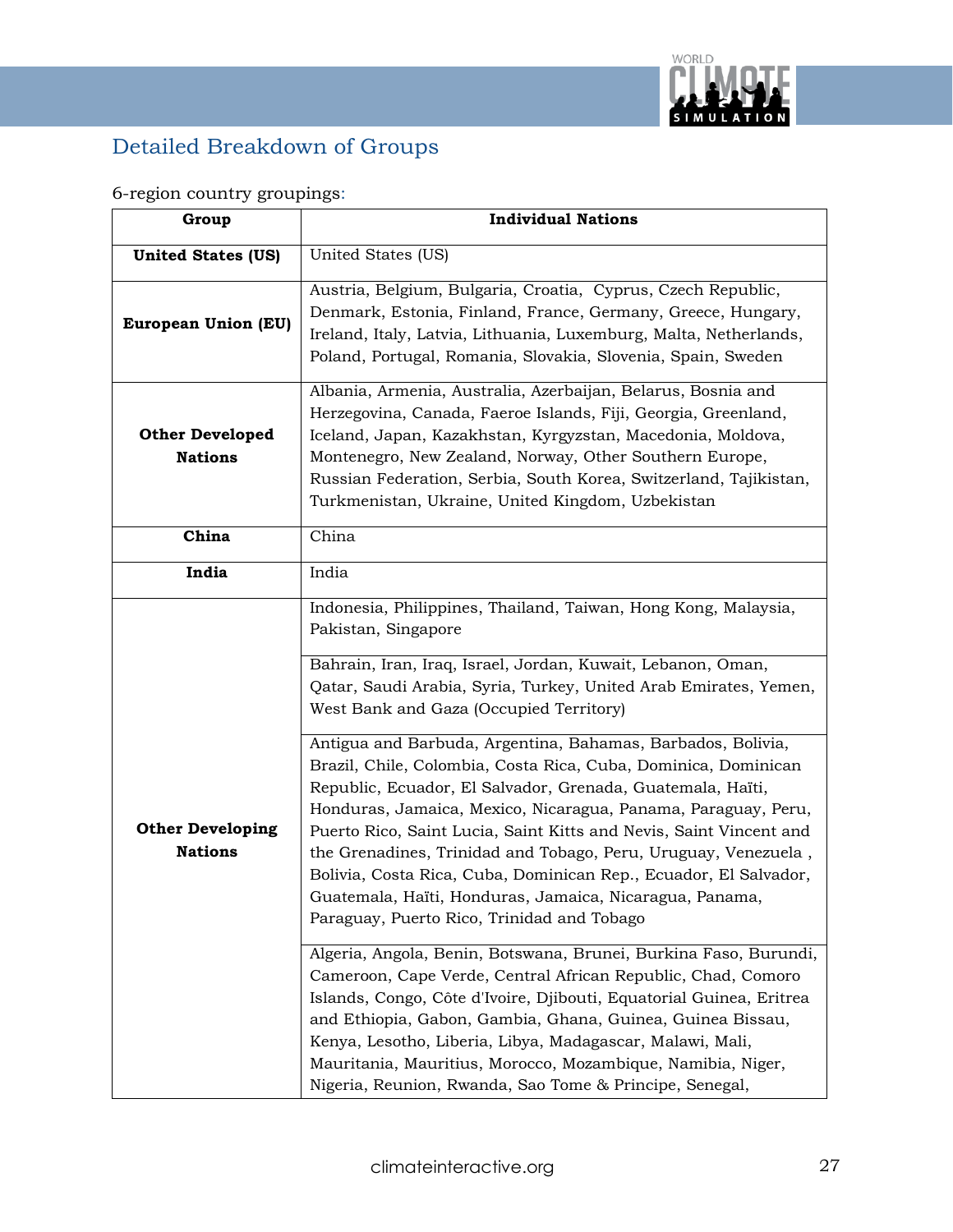

| Seychelles, Sierra Leone, Somalia, Sudan, South Africa, South |
|---------------------------------------------------------------|
| Sudan, Swaziland, Tanzania, Togo, Tunisia, Uganda, Zaire,     |
| Zambia, Zimbabwe, Mayotte, Saint Helena, West Sahara          |
| Bangladesh, Myanmar, Nepal, Sri Lanka, Afghanistan, Cambodia, |
| Laos, Mongolia, North. Korea, Vietnam, 23 Small East Asia     |
| nations                                                       |
|                                                               |

## *3-region country groupings:*

| Group          | <b>Individual Nations</b>                                                    |
|----------------|------------------------------------------------------------------------------|
|                | United States (US), Canada                                                   |
|                | Australia, New Zealand                                                       |
|                | Japan, South Korea                                                           |
|                | Austria, Belgium, Bulgaria, Croatia, Cyprus, Czech Republic, Denmark,        |
| Developed      | Estonia, Finland, France, Germany, Greece, Hungary, Ireland, Italy, Latvia,  |
| <b>Nations</b> | Lithuania, Luxemburg, Malta, the Netherlands, Poland, Portugal, Romania,     |
|                | Slovakia, Slovenia, Spain, Sweden, the United Kingdom, Iceland, Norway,      |
|                | Switzerland                                                                  |
|                | Russia, Albania, Bosnia & Herzegovina, Croatia, Macedonia, Slovenia,         |
|                | Armenia, Azerbaijan, Belarus, Estonia, Georgia, Kazakhstan, Kyrgyzstan,      |
|                | Tajikistan, Turkmenistan, Ukraine, Uzbekistan                                |
| Developing A   | Brazil, China, India, Indonesia, Mexico, Philippines, Thailand, Taiwan, Hong |
| <b>Nations</b> | Kong, Malaysia, Pakistan, Singapore, South Africa                            |
|                | Bahrain, Iran, Iraq, Israel, Jordan, Kuwait, Lebanon, Oman, Qatar, Saudi     |
|                | Arabia, Syria, Turkey, United Arab Emirates, Yemen, West Bank and Gaza       |
|                | (Occupied Territory)                                                         |
|                | Antigua and Barbuda, Argentina, Bahamas, Barbados, Bolivia, Chile,           |
|                | Colombia, Costa Rica, Cuba, Dominica, Dominican Republic, Ecuador, El        |
| Developing B   | Salvador, Grenada, Guatemala, Haïti, Honduras, Jamaica, Nicaragua,           |
| <b>Nations</b> | Panama, Paraguay, Peru, Puerto Rico, Saint Lucia, Saint Kitts and Nevis,     |
|                | Saint Vincent and the Grenadines, Trinidad and Tobago, Uruguay,              |
|                | Venezuela                                                                    |
|                | Algeria, Angola, Benin, Botswana, Burkina Faso, Burundi, Cameroon, Cape      |
|                | Verde, Central African Republic, Chad, Comoro Islands, Congo, Côte d'Ivoire, |
|                | Djibouti, Equatorial Guinea, Eritrea and Ethiopia, Gabon, Gambia, Ghana,     |
|                | Guinea, Guinea Bissau, Kenya, Lesotho, Liberia, Libya, Madagascar, Malawi,   |
|                | Mali, Mauritania, Mauritius, Morocco, Mozambique, Namibia, Niger, Nigeria,   |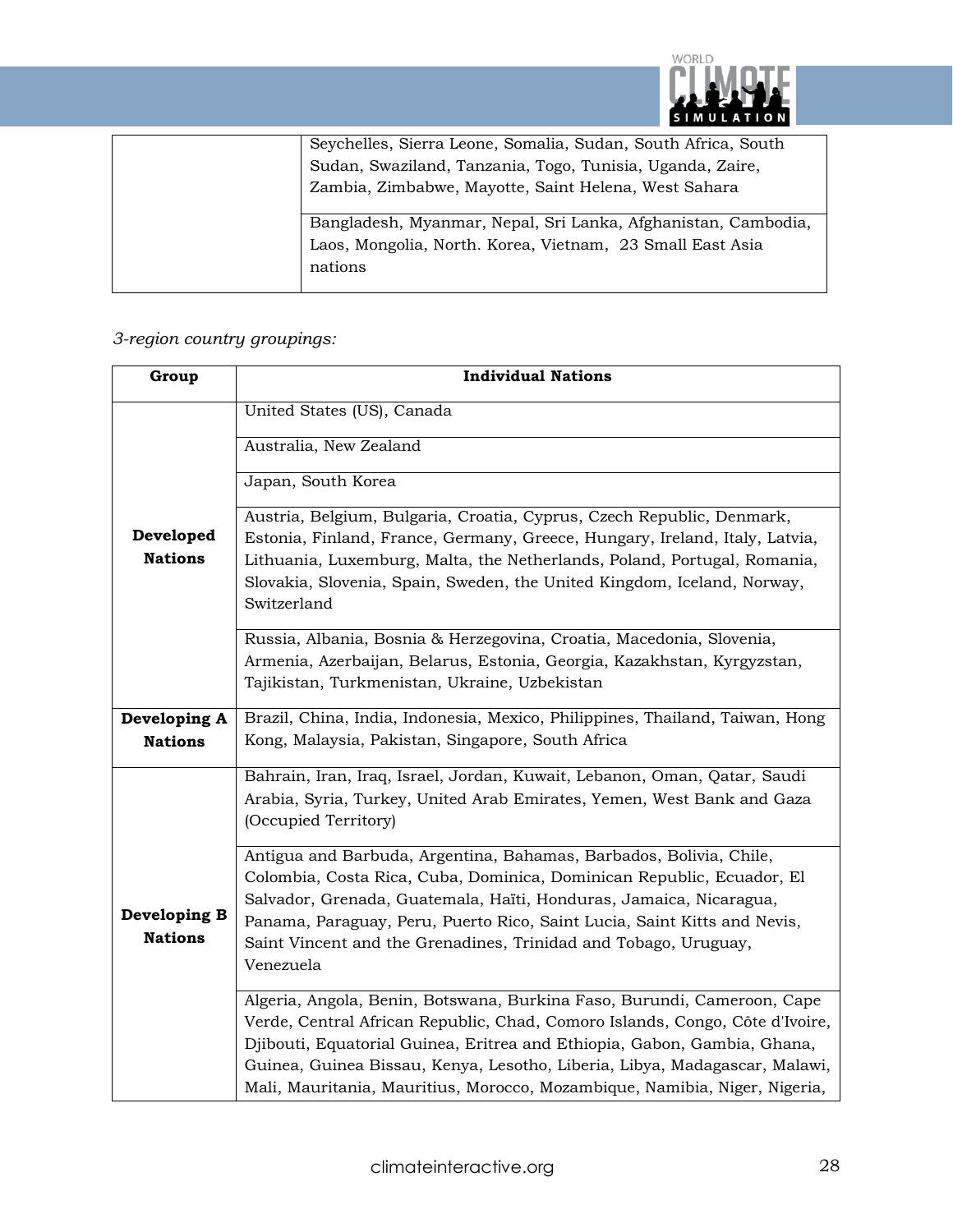

Reunion, Rwanda, Sao Tome & Principe, Senegal, Seychelles, Sierra Leone, Somalia, Sudan, South Sudan, Swaziland, Tanzania, Togo, Tunisia, Uganda, Zaire, Zambia, Zimbabwe, Mayotte, Saint Helena, West Sahara

Bangladesh, Myanmar, Nepal, Sri Lanka, Afghanistan, Cambodia, Laos, Mongolia, N. Korea, Vietnam, 23 Small East Asia nations

## Using the C-ROADS Software

To download C-ROADS:

- 1. Visit: www.climateinteractive.org/c-roads/download-c-roads-world-climate/
- 2. Fill in your information and click "Download."
- 3. Once downloaded, open C-ROADS from your desktop.
- 4. To ensure you are using the latest version, go to the Help menu and check for the 'C-ROADS is up to date' item under the version number. If your version is not up to date you will be asked to restart C-ROADS, prompting an update.

To use C-ROADS online:

1. Visit: c-roads.climateinteractive.org/

Model Features:

- Select the game version you'd like to use under the 'Simulation' menu. The model will reaggregate automatically.
- There are several graphs for you to choose from when demonstrating C-ROADS. You can choose to use the default graphs or start with the graphs of your choice. Throughout the simulation, you might also select different graphs to make a more targeted point about a model dynamic. Familiarize yourself with the graph options so you have an idea of which ones you'd like to use for your session. The graph list can be found under the Graphs menu.
- The table at the bottom of the C-ROADS interface is where you'll enter the group pledges. You'll notice it is set up to match the Proposal Summary chart. After each cell is changed, the model will update accordingly, and the results will be reflected in the graphs and the temperature change.
- Explore the other menu items to become familiar with your options and select those that work best for you.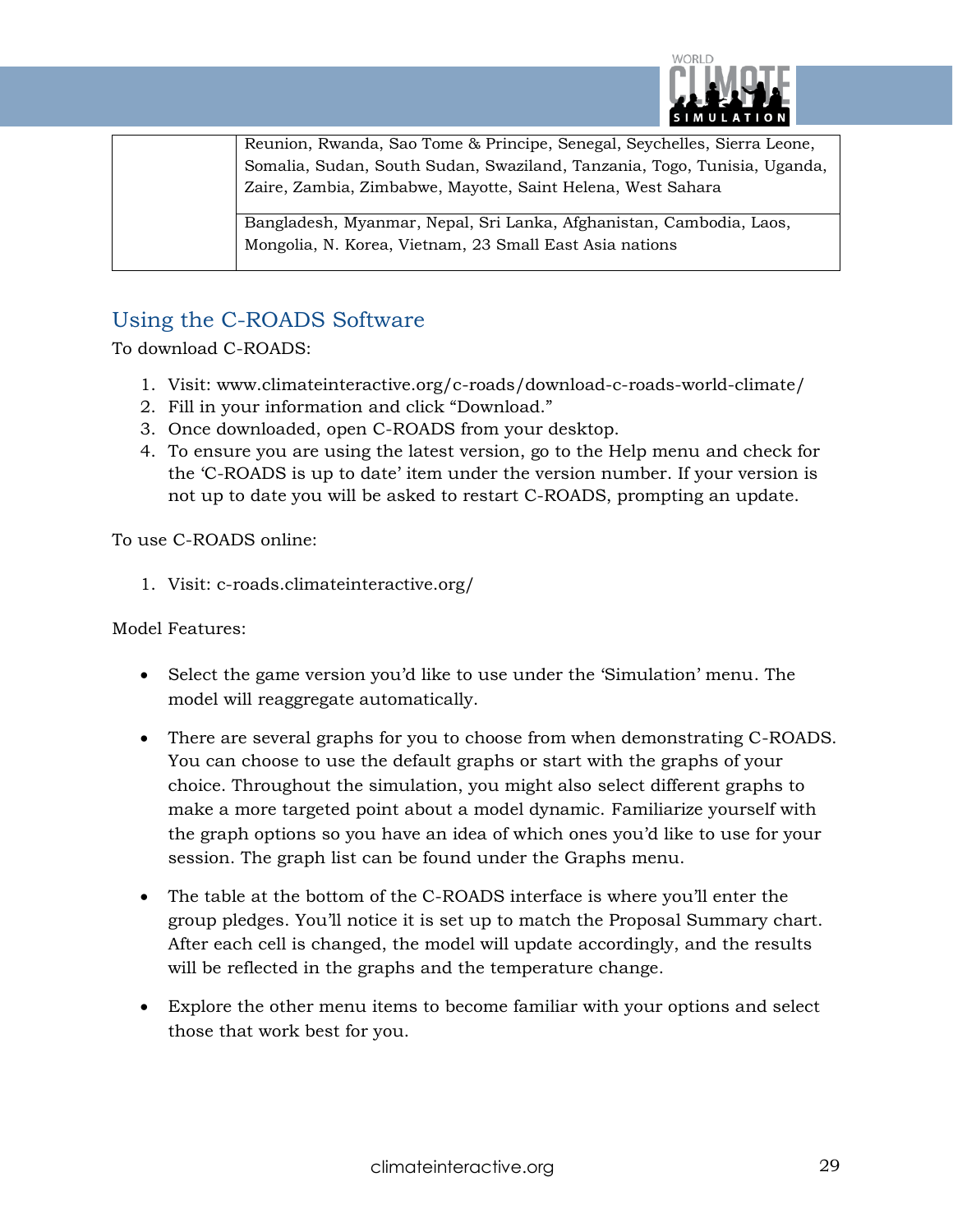

## Explaining the Carbon Bathtub Insight

One of the best opportunities for teaching carbon dynamics may occur when the groups achieve a leveling of emissions or fall short of their goal by doing too little too late, i.e., when total  $CO_2$  emissions stop growing, and stay roughly level for the rest of the century. This is a good moment to teach the "Bathtub" analogy.

There are several resources for you as you prepare to make this point.

- [Climate Interactive's bathtub simulation and resources](https://www.climateinteractive.org/tools/climate-bathtub-simulation/).
- Dr. Juliette Rooney-Varga's [video on systems thinking to understand climate.](https://vimeo.com/109199545)
- The Stocks and Flows video that is part of the "Climate Leader" course, [uses the](https://www.climateinteractive.org/the-climate-leader/stocks-and-flows/)  [Carbon Bathtub as a main example.](https://www.climateinteractive.org/the-climate-leader/stocks-and-flows/)

Note: during this time you are acting less like the UN chair and more like a technical advisor.

1. Under the Graphs menu find the " $CO<sub>2</sub>$  Emissions and Removals" graph (under Removals and Land Use) and the " $CO<sub>2</sub>$  Concentration" graph (under Impacts). Draw attention first to the emissions trend, then to the concentration trend (which continues to rise). Using the bathtub analogy, point out that emissions are an inflow (like the tap of the bathtub), while removals make up the outflow (the drain of the bathtub).

*"Where do emissions come from?"* (elicit from the group – burning coal, oil, and gas, and deforestation).

*"The emissions are measured in gigatons of CO<sup>2</sup> per year, a rate over time. Emissions build up the concentration of CO<sup>2</sup> in the atmosphere, which is analogous to the amount of water in the bathtub. <point to the "CO<sub>2</sub> Concentration" graph> What is the current concentration of CO<sub>2</sub>?*" (elicit from the group: over 400 ppm.)

"*CO<sup>2</sup> leaves the atmosphere through net removals, analogous to a drain in the bathtub. <point to the removals line in the "CO<sub>2</sub> <i>Emissions and Removals" graph> Where does the carbon in CO<sup>2</sup> end up when it leaves the atmosphere?*" (elicit from the group – trees, plants, and soils, and oceans). "*These removals are 'net' because a large amount of carbon is constantly moving between the biomass, oceans, and atmosphere*."

Second, you can elicit participants' mental models about how the system behaves – i.e., given a graph of flattening emissions (and removals), ask them to draw the resulting graph of atmospheric  $CO<sub>2</sub>$  concentrations and temperature trends. Most people use a correlation heuristic and draw a line with the same shape as the emissions trend.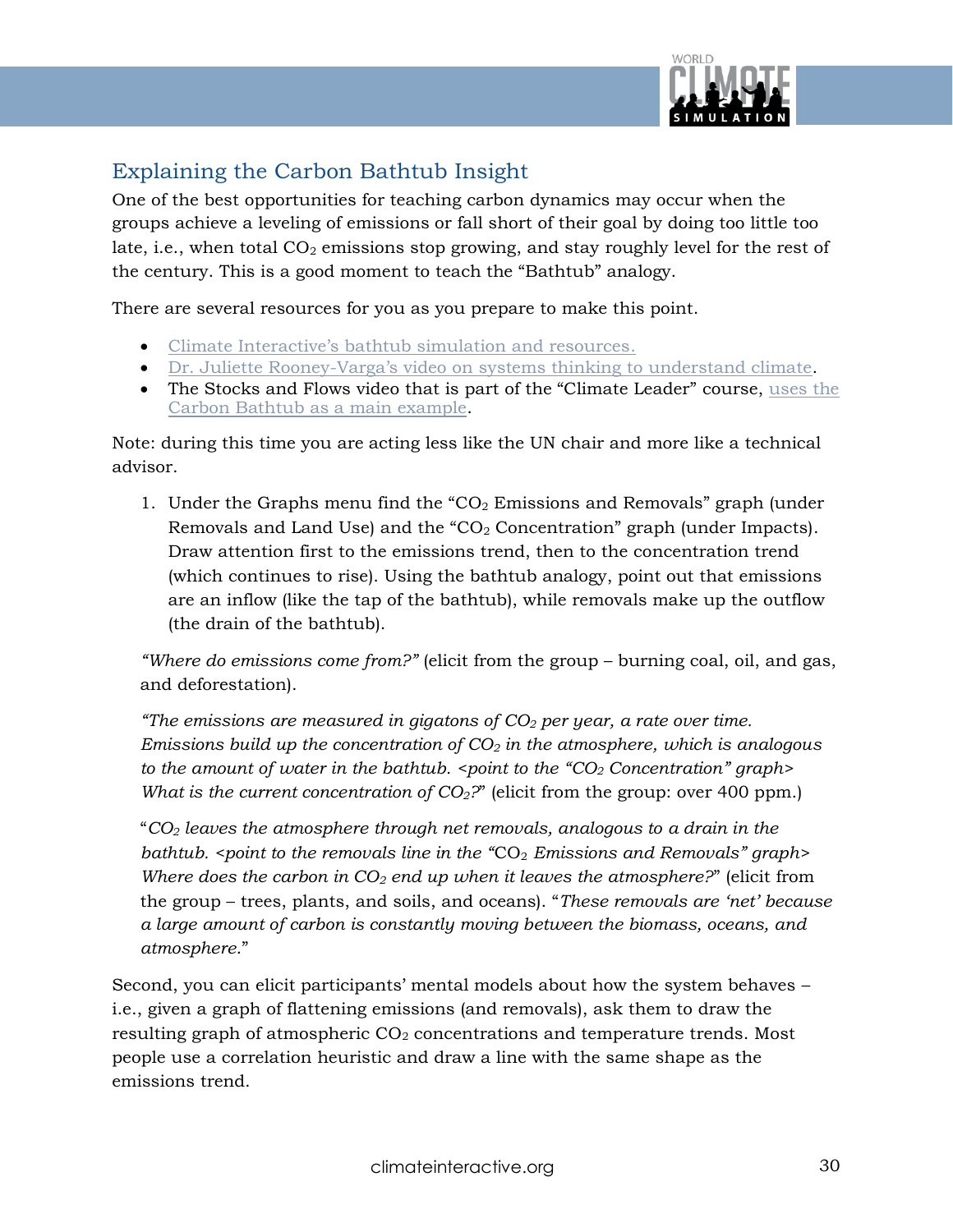

Third, illustrate the actual system behavior using the bathtub analogy. With inputs to C-ROADS that result in flattening emissions, show again the " $CO<sub>2</sub>$  Emissions and Removals" and " $CO<sub>2</sub>$  Concentration" graphs. Explain the dynamic by saying something like:

"*As we know, in a bathtub, as long water is coming into the tub faster than it is draining from it, water accumulates. Similarly, as long as emissions of CO<sup>2</sup> into our finite atmosphere are higher than net removals, CO<sup>2</sup> accumulates. Therefore, reductions in emissions are needed to stabilize concentrations. In addition, CO<sup>2</sup> accumulates at an even higher rate as long as action is delayed, requiring steeper rates of decline to meet the same concentration or temperature targets.*"

Fourth, encourage participants to use this insight to improve the outcome of their negotiation, i.e., "*Okay, now you see that we need significant reductions in emissions. Meet with your teams and determine the next round of pledges.*"